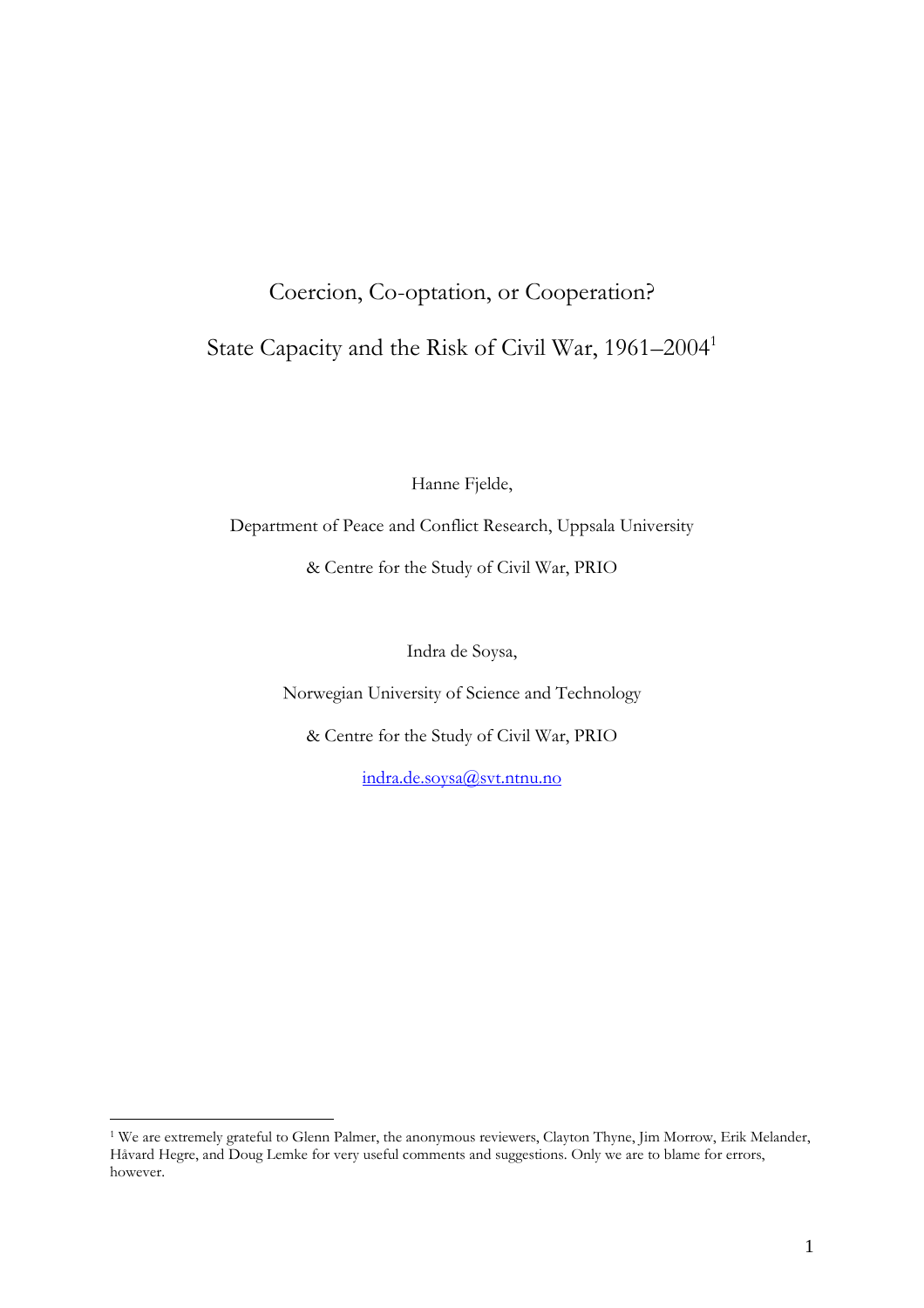#### Abstract

Recent research identifies state capacity as a crucial determinant of civil peace. Scholars often interpret the association between wealth and peace as state capacity effects, but they have not clearly identified the impact of administrative reach and capacity for coercion from those effects that may capture good governance related to the provision of political goods and quality of institutions. We revisit the relationship between state capacity and civil peace by suggesting three different pathways through which the state avoids violent challenges to its authority: coercion, co-optation and cooperation. We evaluate these three different notions of governing capacity both analytically and empirically, and find that high levels of government spending on political goods and trustworthy institutions are more significant predictors of civil peace than are states' coercive capacities. The results suggest that civil peace is co-produced by social and state forces, where quasi-voluntary cooperation from society increases state capacity for maintaining peace. This is good news for policies aimed at building state capacity since there seems to be room for agency beyond simply waiting for societies to become wealthy.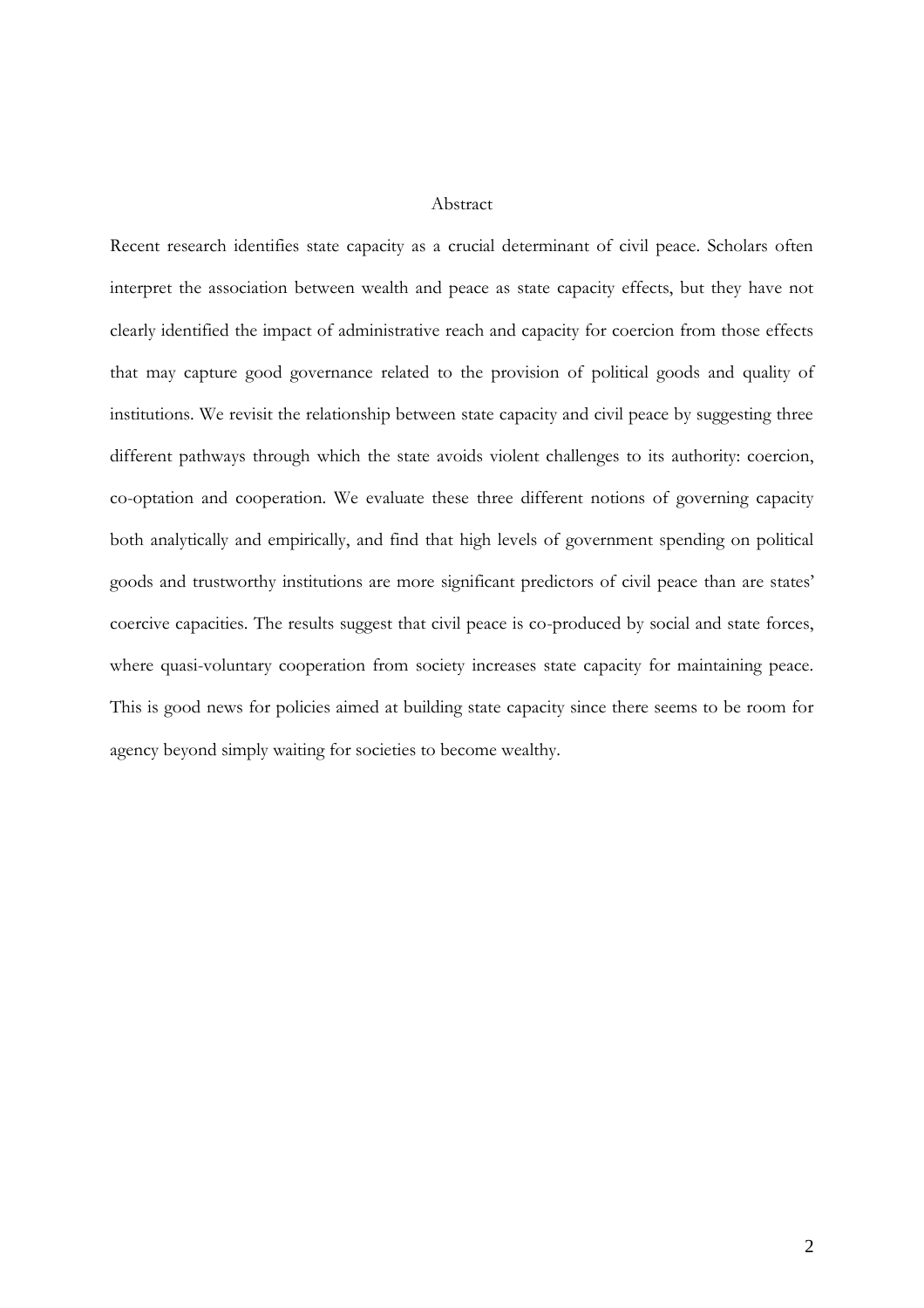#### 1. Introduction

The recent scholarly literature on the causes of civil war identifies state capacity as an important determinant (Fearon and Laitin 2003). Many argue that a state's inability to penetrate society and regulate social interaction reduce the cost of insurgency for would-be rebels, and that weak states are poor at counterinsurgency. Civil war, thus, is fundamentally about the loss of state monopoly over the use of force. In spite of this central place of state capacity in the literature on civil conflict, the concept remains vague. The ambiguities are partly due to the use of crude empirical indicators that are only related to the concept at a very general level. Many use regime type to measure state capacity and find that semi-democratic regimes correlate with the highest risk of conflict, apparently because they combine inadequate capacity for repression with insufficient ability to accommodate opposition through institutionalized channels (c.f. Mueller and Weede, 1990; Hegre et al., 2001; Reynal-Querol, 2002). In this argument, political institutions proxy two very different notions of state capacity: the ability to coerce the population, which is highest at the authoritarian end of the scale, and the ability to accommodate demands of the population, which is highest in fully democratic regimes. This ambiguity makes regime type a poor indicator for state strength.<sup>2</sup> The same criticism applies to those who argue that the correlation between low income and civil conflict is the effect of state weakness (see Fearon and Laitin, 2003). Economic development is a broad, catch-all measure that is correlated with a variety of aspects of political and economic life, and it does not allow us to fully understand what about wealth relates to state capacity, which is crucial for effective policymaking. How exactly do states manage peace short of becoming rich?

In this paper we revisit the relationship between state capacity and civil conflict. We leave the issue of formal political institutions aside and focus on variations in the governing capacity of states as they correlate with the presence and absence of peace. We suggest three conceptually and empirically different notions of state capacity. These notions signify different

<sup>2</sup> For an extensive discussion, see Gleditsch and Ruggeri (2007).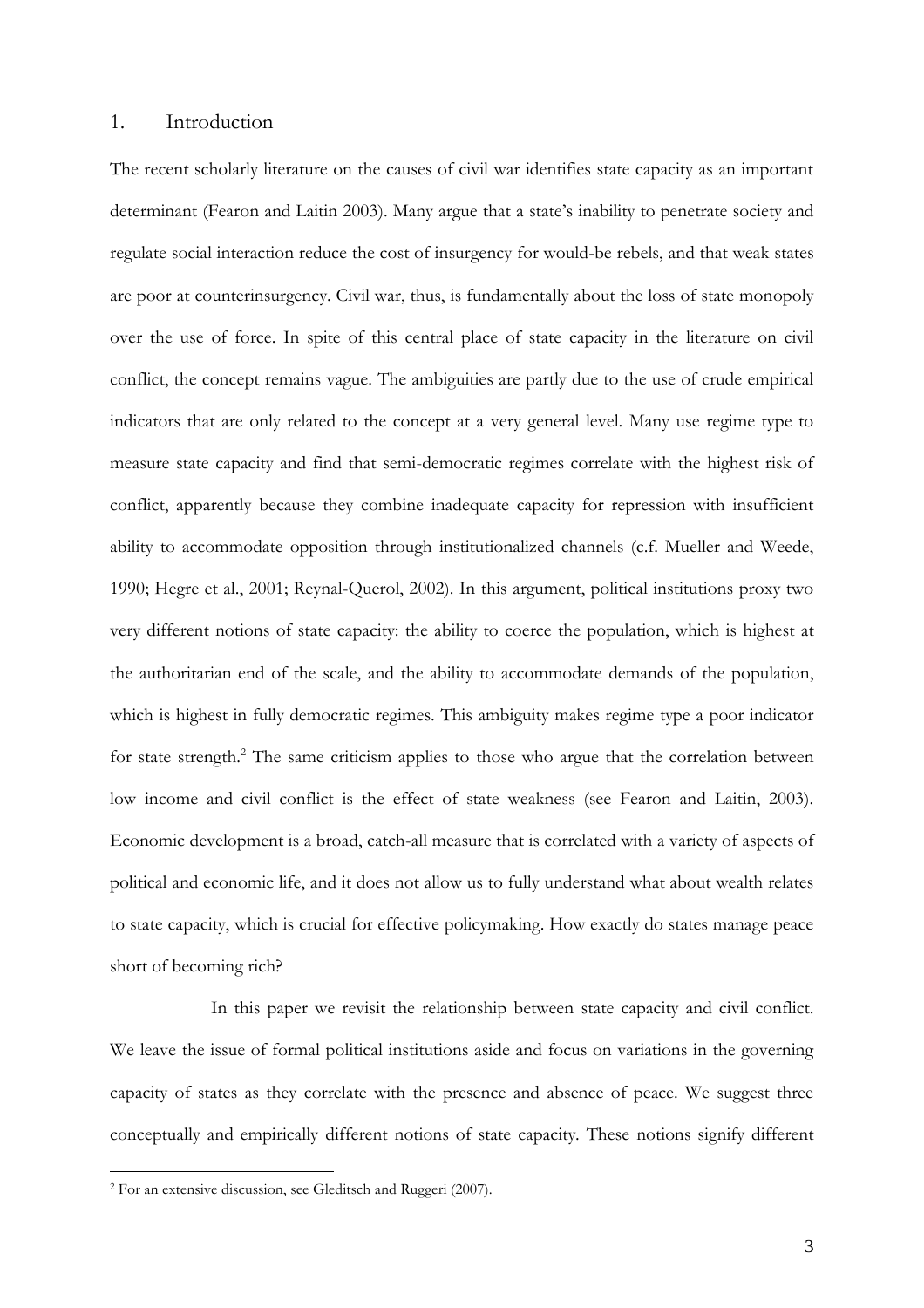ways in which peace might be secured, which can be summarized as coercion, co-optation or cooperation. We proxy coercion as the ability to extract large taxes, co-optation as the relative size of government spending, or level of public goods provision, and cooperation as the degree of trust of economic agents in state institutions. We test these notions of state capacity using a global dataset that cover all onsets of internal armed conflicts between 1961 and 2004. First, we discuss the relationship between state capacity and peace, then discuss the rationale and validity of measurement of the various aspects of state capacity, outline the models and methods and data, present results, and conclude.

### 2. State Capacity and the Onset of Civil War

State capacity has a prominent place in the literature on violence (c.f. Arbetman and Kugler, 1998; Fearon and Laitin, 2003; Buhaug, 2006); the intensity of armed conflict (Benson and Kugler, 1998, Lacina, 2006); and its duration (De Rouen and Sobek, 2004). Some also see state capacity as the main factor behind the explanation linking natural resources to civil war (c.f Humphreys, 2005; Fearon, 2005). The concept's measurable meaning, however, is ambiguous, and the literature cites multiple mechanisms that link governing capacity to civil peace. Some arguments emphasize the state's capacity to control its population, backed by institutions of coercion, surveillance, and deterrence as decisive (c.f. Herbst, 2000; Tilly, 2003). Others focus on the ability of governments to co-opt support from society for its aims and objectives relative to those who might desist (Bueno de Mesquita et al., 2002). Societal compliance is then contingent on the state's ability to outspend challengers capable of mobilizing rebellion (Azam, 1995; Collier 2000; Gandhi and Przeworski, 2006). Finally, some emphasize a synergistic relationship, where the government's ability to secure the cooperation of the citizenry stems from its credible commitments to safeguard the rule of law, and build institutions that generate trust and accountability (c.f. Fukuyama 2004; Levi, 1988, 2006; North 1990; North, Summerhill, and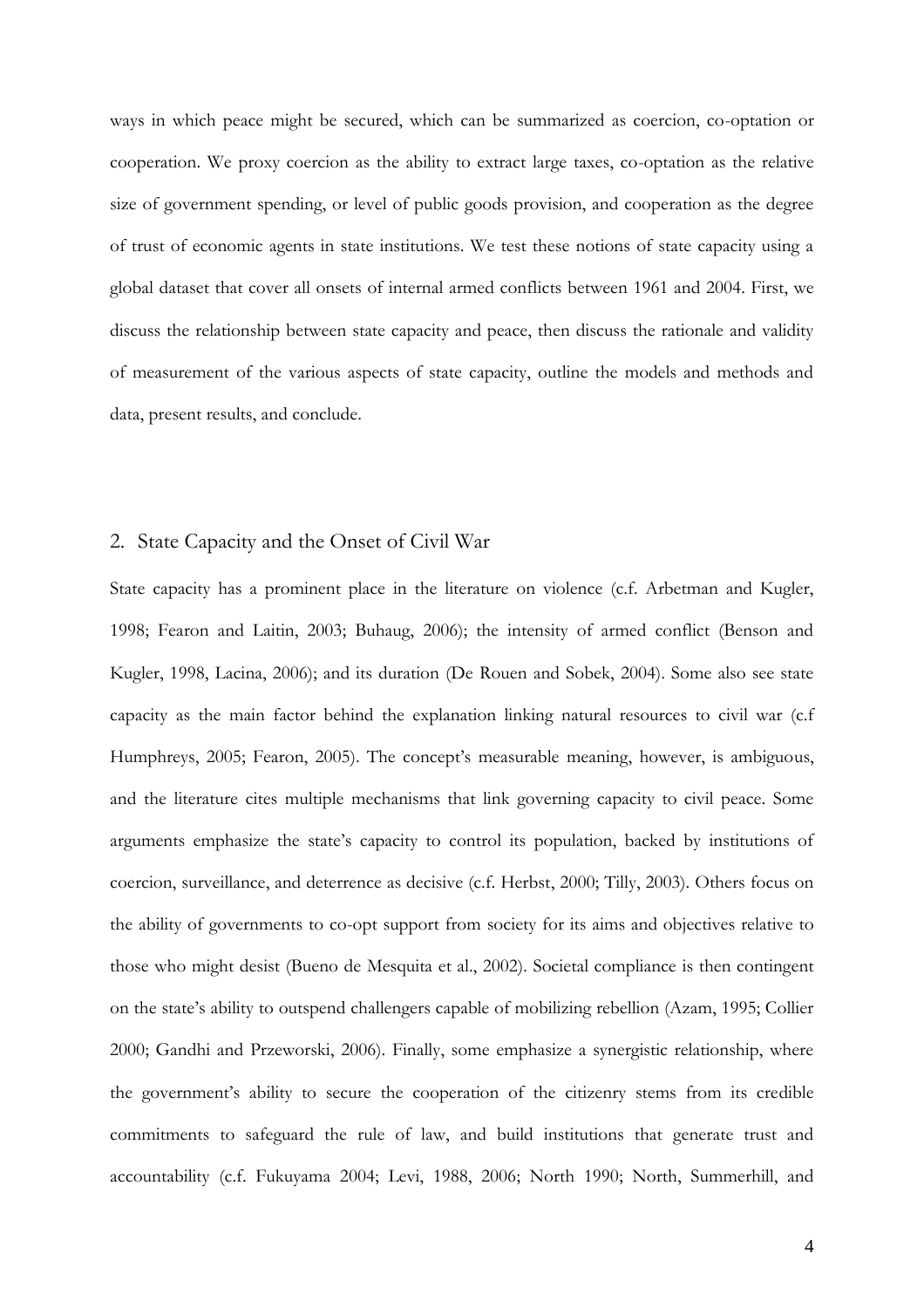Weingast 2000).

In their widely-cited study on civil war, Fearon and Laitin (2003) interpret their finding on income per capita and peace as the result of state capacity. They argue that wealth allows a better tax base for governments to discourage insurgency, since wealth captures the extent of "the state's overall financial, administrative, police and military capabilities." In Fearon and Laitin's scheme, richer states are able to avoid civil war due to greater capacity to monitor, deter and suppress nascent insurgencies. Some others argue that GDP per capita captures a state's ability to make costly reforms to reduce societal grievances, or simply buy off opposition (Buhaug 2006). This argument is mirrored by others who suggest that wealth raises the opportunity costs of individuals for joining costly rebellions (Collier and Hoeffler 2004). This ambiguity in the interpretation of the correlation between economic development and civil peace illustrates the problem of using such a broad, catch-all, measure in empirical tests of state capacity. In spite of the central place enjoyed by state capacity in the conceptual literature on civil wars, empirical studies that clearly identify the mechanisms of state capacity that matter for peace and test their relative impacts are still rather sparse.

## Three Notions of State Capacity: Coercion, Co-optation and Cooperation

Tilly (2003:41) defines governmental capacity as the extent to which governmental agents control state activities and resources within the government's territory. In the following section we discern this capacity to control resources and activities along three dimensions. Based on Boulding's (1989) seminal contribution on the 'three faces of power,' we distinguish between threat capacity, economic capacity, and integrative capacity of states. We refer to these three dimensions of state capacity as coercion, co-optation, and cooperation, respectively, as they identify the state's position vis-à-vis its relations with society, particularly with regard to how it maintains peace and exercises its superior position for arbitration between societal groups.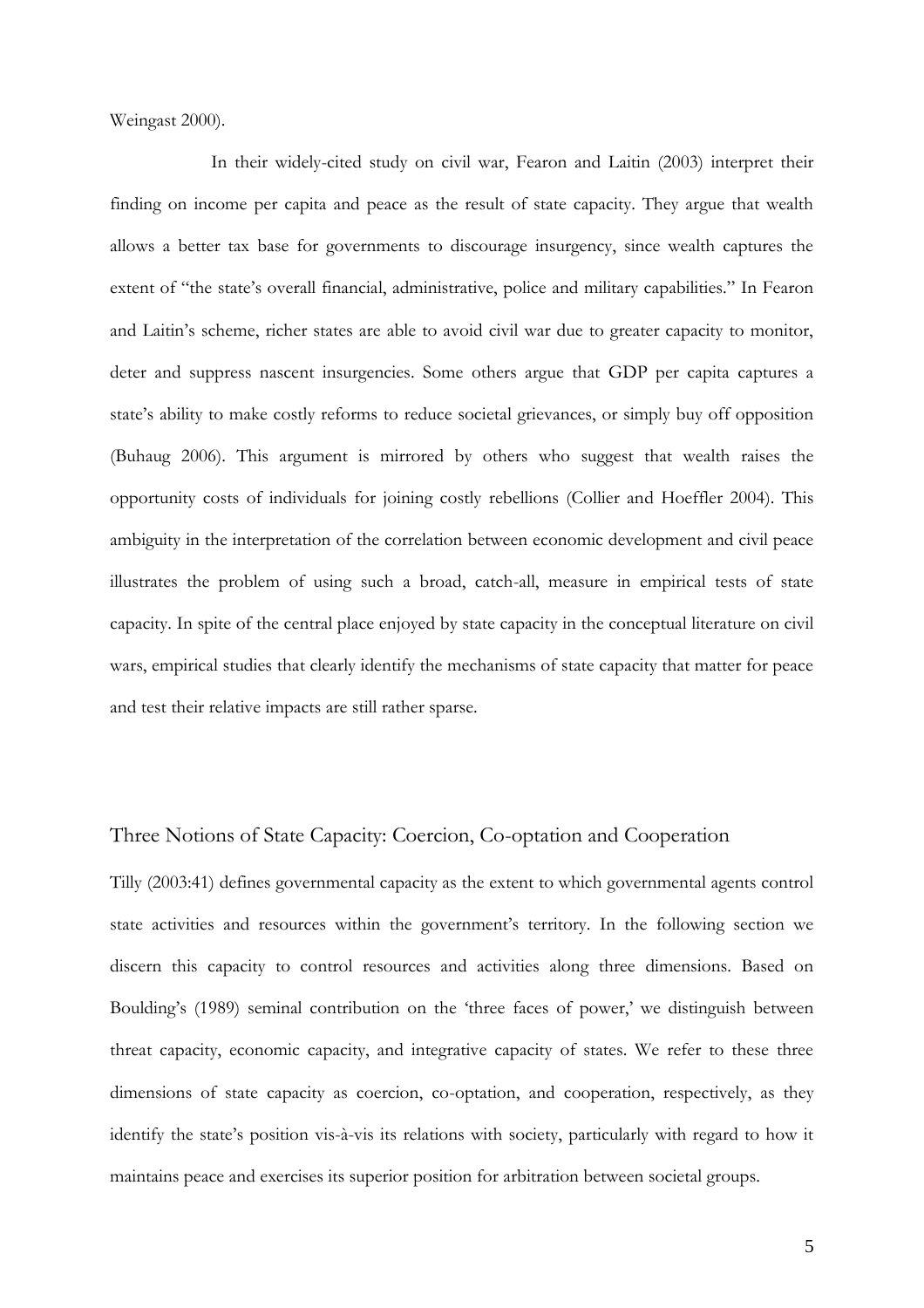The first dimension of power in Boulding's (1989) scheme is threat power, which derives from deterrence and the adversaries' fear of retaliation for defection. A corresponding notion of state strength, which emphasizes the citizenry's subordination to coercive force, has a significant place in the literature on civil conflict. State institutions backed by strong police and military capabilities, and with administrative reach into rural areas are essential elements of a government's ability to project its force across the territory and impose order within its jurisdiction (c.f. Herbst, 2000). For example, Fearon and Laitin(2003) argue that the state's military, policing and administrative powers influence the government's ability to monitor, deter, and suppress dissent before it galvanizes into efficient rebel organizations that confront the state with armed force. Collier and Hoeffler (1998) similarly suggest that militarily capable states reduce the opportunity for challengers to form an armed insurgency against the state. Where the government is organizationally weak, it invites sub-national actors to use force to further their agendas and challenge state authority through violence (Tilly, 1985, Job, 1992, Skaperdas, 1992, Bates et al., 2002). Administratively weak states reduce the relative cost of organizing rebellion.

Collier and Hoeffler (1998) and Fearon and Laitin (2003) measure the counterinsurgency capabilities of states using GDP per capita as a proxy.<sup>3</sup> We suggest that the government's capacity to extract resources from society is a less ambiguous proxy for a government's institutional reach and, in turn, the capacity of the state to credibly threaten and coerce. First, the extraction of tax or other revenues is dependent on a certain level of effective state penetration of society. The tax compliance of the population is contingent on there being an efficient administrative apparatus that can monitor the economic activity of the population across the territory, and on coercive institutions that can enforce the transfer of resources from the population to the state (Moore, 2004). Revenue extraction will be low where the state cannot find, nor punish actors that are shirking, or where the government simply lacks the institutional

<sup>&</sup>lt;sup>3</sup> Some scholars use direct measures of military capability, such as military expenditures and military personnel, to capture the threat power of the government (c.f. Herbst, 2004, Lacina, 2006). Critics of this approach has argued that these capability measures indicate the power potentials of governments, but not how well the government is able to mobilize and make coherent use of this potential (c.f Gurr, 1988).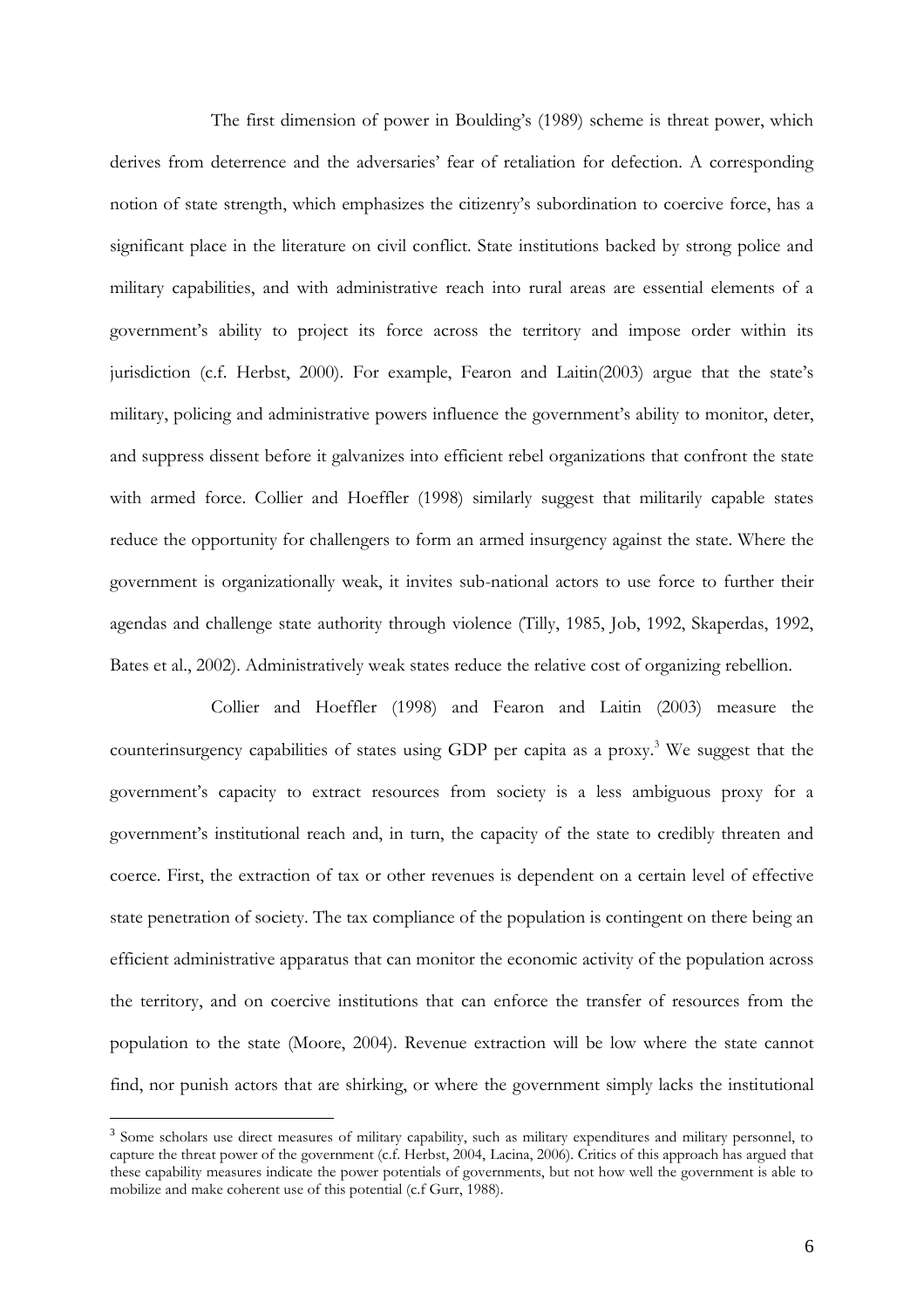infrastructure to reach people for collecting taxes or for other purposes. Successful revenue collection (all other things equal) rests on credible threat of punishment of the defiant. Second, governments rely on revenue to invest in its military, police and bureaucratic apparatus, which in turn allow them to accumulate power for further penetration and extension of state rule (Levi, 1988).

For these reasons, we suggest that the level of revenue extraction reflects the government's capacity for social control, and its ability to deter and suppress violent dissent.<sup>4</sup> Rather than using GDP per capita as a general measure of the tax base available to governments, we adopt a more direct measure of the government's revenue extraction, called relative political capacity (RPC). This measure was initially developed by Organski and Kugler (1980), and compares the actual level of tax revenue extraction to a predicted level of extraction, given the states economic and natural endowments. Its advantage as a proxy for the capacity for social control is that it does not make any assumptions as to whether this capacity is used to pursue socially optimal outcomes. In the words of Organski and Kugler (1980:72) 'highly capable systems need not be free, democratic, stable, orderly, representative, participatory, or endowed with any of the other desiderata alluded to by laymen and experts as bases for evaluating the political life of a nation'. Kugler et al (1998) use RPC in a very simple model predicting political violence and find that states with high capacity reduce the risk. We will not take up all the idiosyncrasies in their study but only revisit the issue using more standard models of civil war that satisfy criteria addressing issues of spurious findings more thoroughly. Thus, we test the following hypothesis:

*H1: The higher the state's capacity for revenue extraction from the economy, the lower is the risk of civil conflict.* 

<sup>4</sup> This link between revenue extraction and state capacity is apparent in the 'resource curse' literature, which holds that oil predicts armed conflict because states with 'unearned' income from oil have weak state apparatuses (c.f. Karl 1997; Fearon and Laitin 2003).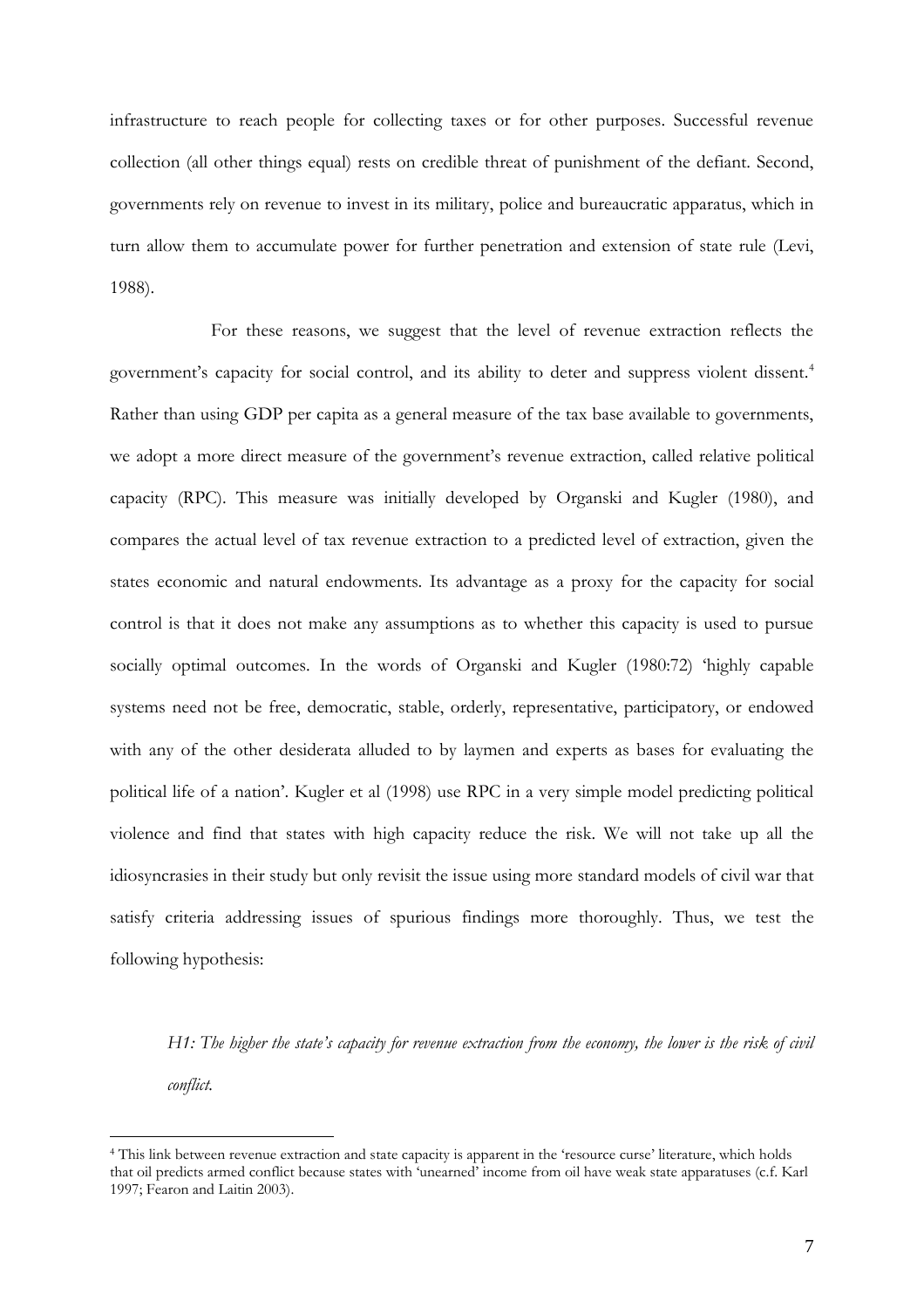The establishment of a strong coercive power that can impose order from above is the Hobbesian solution to civil peace. Alternatively, governments can create compliance by co-opting political opposition and retain loyalty from key segments of society through spending on political goods (Levi 2006). Several scholars discuss the trade-off between creating strong institutions for social control versus relying on economic transfers that reduce incentives to rebel (Azam, 1995, 2001; Gandhi and Przeworski, 2006). In the words of Levi (2006: 9) one of the central challenges of creating capable governments is to 'offer powerful constituents enough in the way of benefits to retain their loyalty and to desist from violent predation'. Goovernments that give back to society win compliance, which underpins our second notion of state capacity. This view corresponds to Boulding's concept of economic power, which derives from the capacity to offer the adversary something he values in return for his compliance (1989: 27). With regard to the state's ability to bargain with restive groups, economic capacity can allow states the power to buy compliance through redistribution by way of high levels of public spending on political goods.

Bueno de Mesquita et al. (2003) point out that spending decisions are strategic responses by the government in relation to maintain an unchallenged position in power. In their scheme, high levels of government expenditures indicate that the political leadership dedicates the revenues they collect to improve the lot of the society, rather than spending them on kleptocratic institutions for personal enrichment (ibid: 130 ff.). We expect that governments that spend much of the state's revenue to reward to their supporters enjoy higher levels of support from the citizenry than governments that spend less, *ceteris paribus*. Public spending can be used to retain allegiance and integrate broader segments of the population into the power base of the regime. The ability to control a larger share of output, or a state's economic capacity, increases its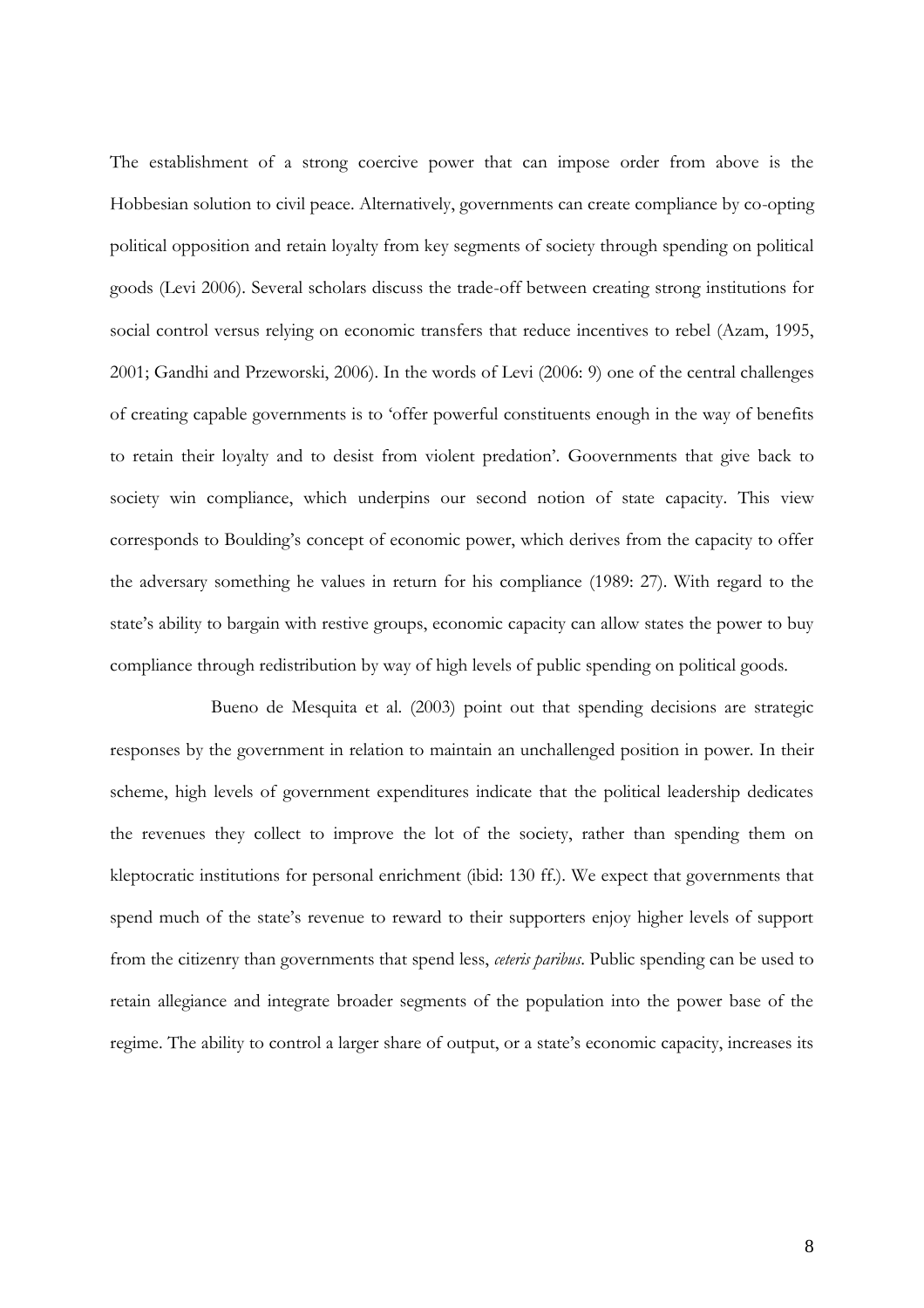counterinsurgency capacity by enhancing its ability to placate restive groups and reduce the support for actors that may challenge the government.<sup>5</sup>

Through redistributive effects, government spending on political goods, such as health, education, development etc. can enhance the situation of marginalized groups. Economic capacity can thus increase the state's bargaining power vis-à-vis potential challengers, by addressing grievances that motivate individuals to join a rebellion (Azam, 1995; 2001). Buhaug (2006) similarly suggests that the ability of wealthy states to allocate money to costly reforms in order to reduce the grievances of marginalized groups or simply buy off opposition reduces the risk of conflict. This argument is in line with Thyne's (2006) finding of a pacifying effect of government investment in education. He suggests that there is both an indirect link from educational investment to civil peace, working via economic growth and lower inequality, as well as a direct link stemming from the positive effects of education, for example on social mobility, labor opportunities etc. Insurgents compete with governments for labor and taxes. Governments that can allocate resources in a strategic manner to retain political support from oppositional groups can raise the costs of rebel labor. Hence, where government share of total consumption in society is high, governments might effectively outspend rebel groups.

It is often noted that high government spending does not necessarily mean more efficient allocation of public goods, such as health and education, but may contain a high degree of rents to powerful constituents (c.f. Bueno de Mesquita et al. 2002, 2003; Azam, 2001). The policy choice between providing public goods, which enhance public welfare, and private goods, with which to reward favored citizens, is not disclosed in an aggregate measure of government spending. A strategic allocation of state patronage, in the form of government construction contracts, public employment or economic transfers, might buy support for the government from powerful segments of the population and placate restive groups (c.f. Acemoglu et al. 2004,

<sup>5</sup> Rodrik (1997) makes a similar argument about the nature of government spending during the post-War years as a feature of 'embedded liberalism,' where increased public goods and social protection bought social peace.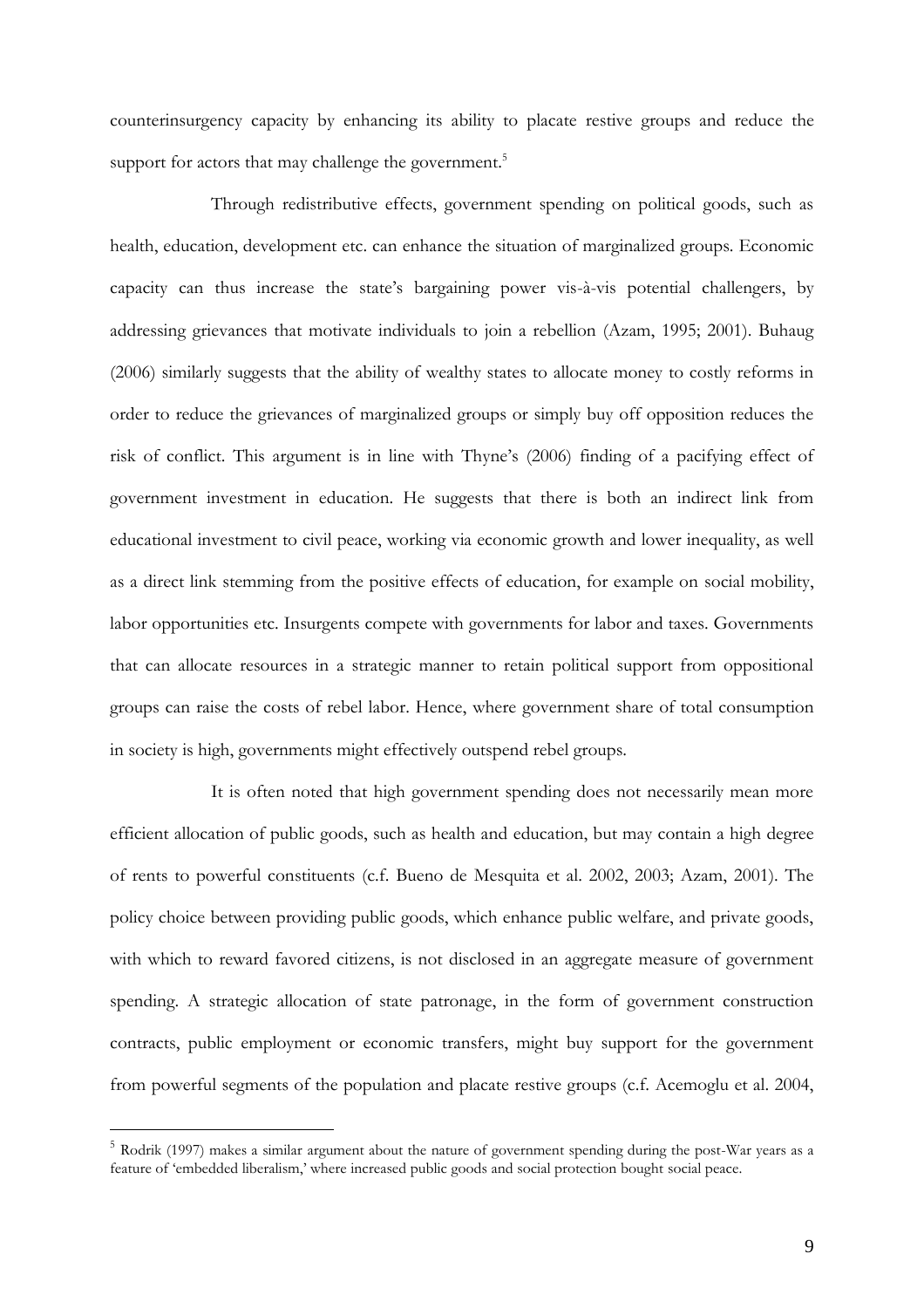Bratton and Van de Walle, 1997). In line with the above argument we expect government expenditure with a strong redistributive component to attract support from a larger constituency and thus have a stronger effect on inducing peace. We return to this issue in the empirical section.

To sum up, a high threshold for violent challenges to state authority might rest on co-optation, rather than coercion from the government's side. Where the government controls a large share of the society's wealth, it can use spending strategically to placate segments of the population. The argument that governments can budget for peace through high levels of public expenditure leads to the following expectation.

#### *H2: The higher the share of government expenditure to GDP, the lower the risk of civil war*

Securing the compliance of the population is a lot cheaper where the quality of governance allows the people to trust the leadership rather than hinge on force or large economic transfers (c.f. Levi 2006: Keefer, 2008). Boulding's (1989) third notion of power speaks to this dimension: integrative capacity stems from the ability to develop legitimacy and to invoke relations of loyalty and trust to secure the cooperation of societal actors and groups. According to North, Summerhill, and Weingast (2000: 17), 'the sources of political order involve state capacity concerning the creation of credible commitments.' As Weingast (1993) has written, the fundamental dilemma of an economy is that a government strong enough to protect property can also easily take those rights away. Thus, market order, like political order has to be created by rulers who can credibly commit not to steal.

In the government's relation with the citizenry, high integrative capacity follow where the citizenry trusts the state to be an impartial enforcer of the societal contract; to uphold property rights; to be an effective regulator of social exchange; and exercise public authority in a way that is not biased towards particular segments of society. The state's integrative power builds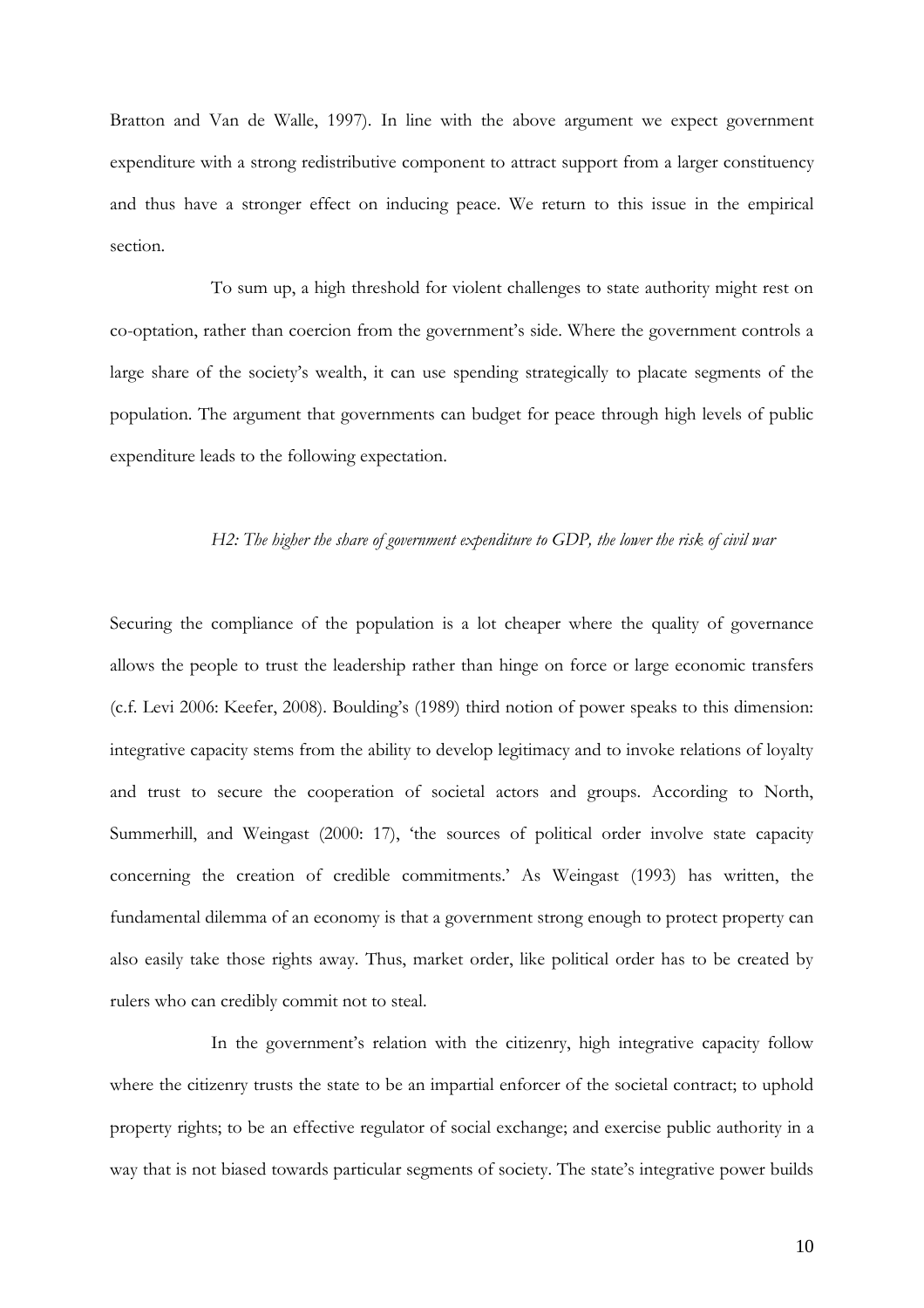on the government's capacity for social control, but primarily derives from governmental capacity to provide credible commitments to the population that it will not use this force against them (Olson, 2000; Levi, 2006). In essence, a good state that people trust needs no excessive counterinsurgency apparatus since people trust the institutions, where information is not asymmetrical, and where institutions safeguard the long-term productive investments of society. As North, Summerhill, and Weingast (2000: 51) write, 'everything is at stake in a society without basic agreement about the rights or the rules governing economic and political choice. Citizens in such a society devote most of their resources to fighting one another, and the society is characterized by conflict, turmoil, political disorder, and economic contraction.'

To test this argument, we use a measure of the population's perception of property rights and contract enforcement, or, more generally, of their trust in state institutions. Protection of property rights is a public good, and its enforcement rests on the coercive capability of the contract enforcer (Olson 2000). However, since this coercive capacity also makes the enforcer the largest probable threat to society, trust in the state not to overstep its boundaries is a critical dimension of secure property rights and whether or not extensive markets prevail. The measure is suggested by Clague et al. (1999) and denotes the share of money that is held in saving deposits and in legal paper, not in currency, relative to the total money supply. It measures the extent to which people trust institutions to be a credible guarantor of property rights and contracts, so that individuals are willing to hold their assets via financial intermediaries.<sup>6</sup> Where the share of contract intensive money is high, states are perceived by society as fair and unbiased arbitrators of contracts, and are trusted not to abuse their unique position of power. On the basis of this reasoning, we test the following hypothesis:

#### *H3: The higher the level of contract intensive money in society, the lower the risk of civil conflict.*

<sup>6</sup> In a related application, Mousseau and Mousseau (2008) focus on contract-rich environments in terms of market norms. Using the density of life insurance contracts, they find that contract-rich environments (trust in institutions) associates with less state repression because of the diffusion of 'economic norms' that shun high-handed state behaviour.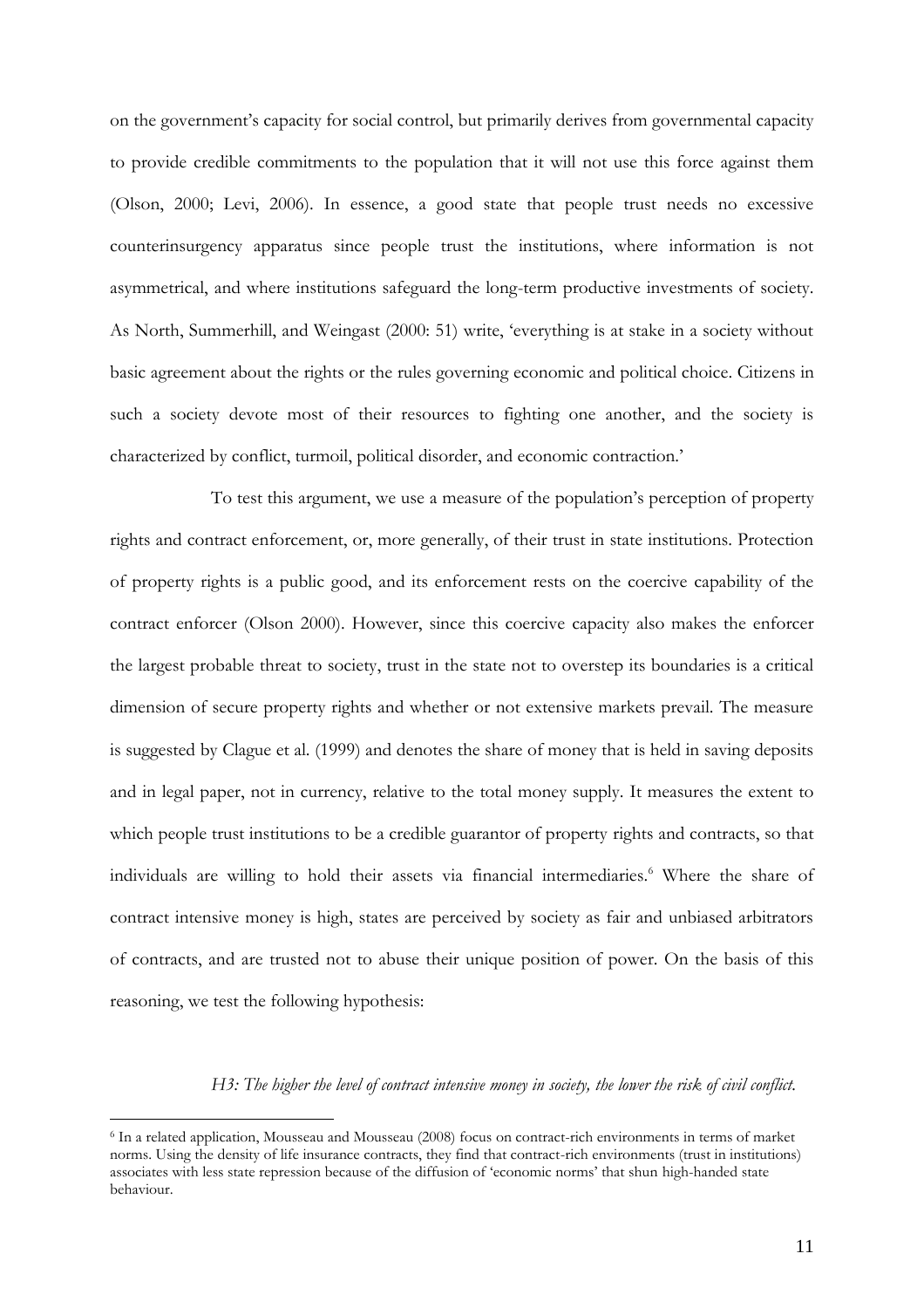#### 3. Research Design and Data

#### *The Dependent Variable*

As our dependent variable, we use data from the UCDP/PRIO Armed Conflict Dataset v.4- 2006b (Gleditsch et al. 2002, Harbom and Wallensteen, 2006).<sup>7</sup> An intrastate armed conflict is defined as a contested incompatibility between a government and one or more opposition groups that results in at least 25 battle deaths in a year. The onset of intrastate armed conflict is a dichotomous variable taking on the value '1' if there is an outbreak of conflict in the country year, and '0' otherwise. We also use an alternative specification of the dependent variable where we only include those intrastate armed conflicts that, during at least one of its active years, result in at least 1000 annual battle deaths. The onset of a major armed conflict is also a dichotomous variable, coded as '1' in the year a conflict breaks out, and '0' in years with peace. For both specifications of the dependent variable, we drop all country years of ongoing conflict from the dataset. In case of a discontinuous event, we code a new onset if the conflict falls below the casualty threshold for two consecutive years.<sup>8</sup>

#### *Independent Variables*

 $\overline{a}$ 

Our main indicator of the extractive capacity of the government is *Relative Political Capacity* (RPC). This is a fiscal measure that assesses the government's efficiency at extracting resources from the population, compared with other states with similar resource endowments and level of development. The measure is the ratio of extracted taxes relative to the expected taxes given a certain set of economic characteristics (Arbetman and Kugler 1998). The method accounts for the level of development and for the presence of revenue sources that do not depend on controlling people, such as resource endowments and taxation on imports and exports, so that

<sup>7</sup> See also the Uppsala Conflict Data Program webpage found at www.ucdp.uu.se

<sup>&</sup>lt;sup>8</sup> The dataset structured for quantitative analysis was downloaded from [http://new.prio.no/CSCW-Datasets/Data](http://new.prio.no/CSCW-Datasets/Data-on-Armed-Conflict/UppsalaPRIO-Armed-Conflicts-Dataset/)[on-Armed-Conflict/UppsalaPRIO-Armed-Conflicts-Dataset/.](http://new.prio.no/CSCW-Datasets/Data-on-Armed-Conflict/UppsalaPRIO-Armed-Conflicts-Dataset/) For more detailed information about the coding of the two onset variables see the accompanying document on the same webpage.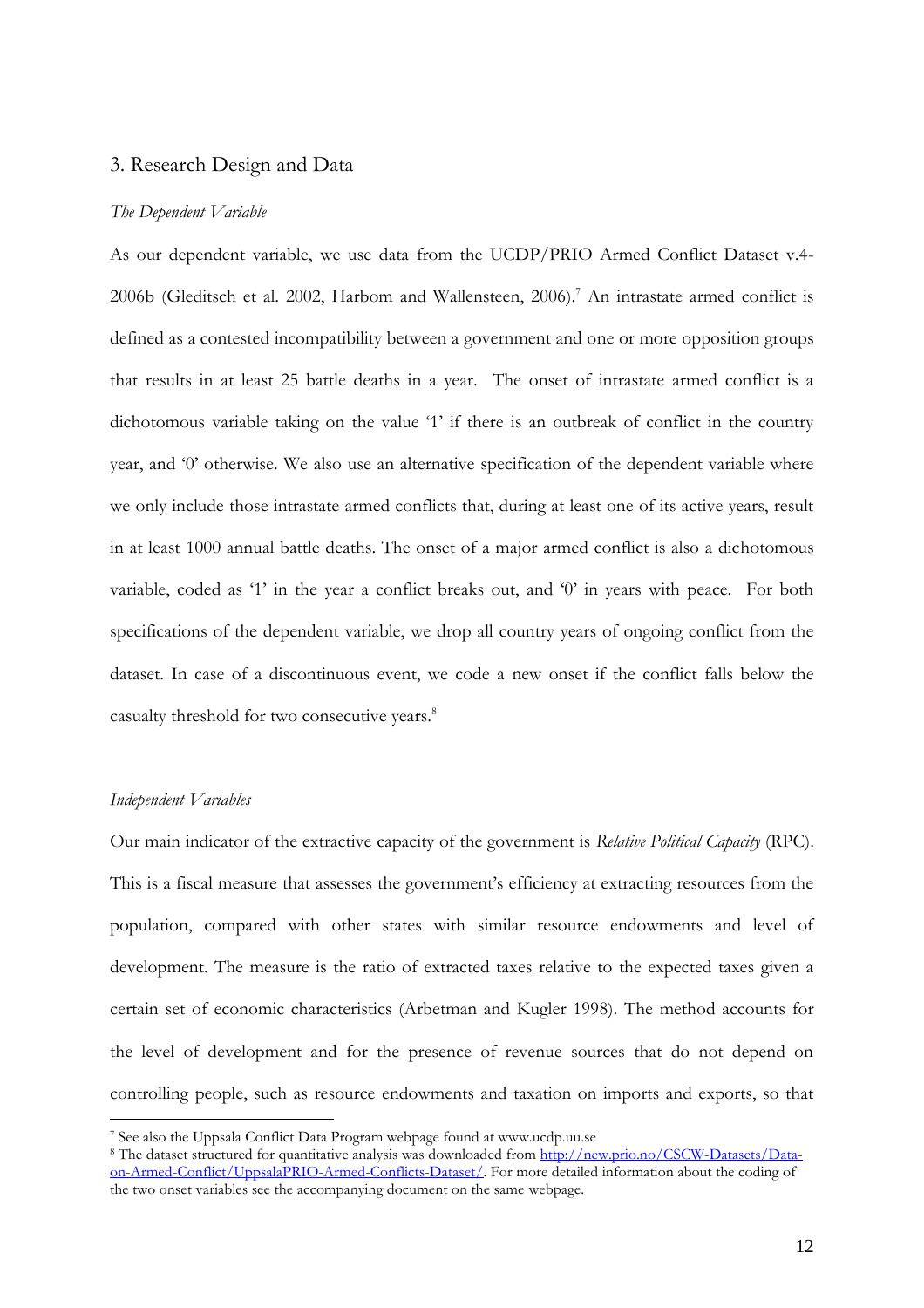the actual extracted taxes capture the level of penetration of the society by the state. A Relative Political Capacity score above 1 implies that the state is able to extract more resources than one would expect from its level of income, while a score lower than 1 implies that the state is extracting less than would be expected. Data are from an ongoing data collection effort by Johnson and Arbetman Rabinowitz (2005).

We use *Government Expenditure/GNI* as an indicator of the economic capacity of governments. Government expenditure/GNI measures the share of wealth controlled by the government relative to the rest of society. It includes all government current expenditures for purchases of goods and services (including compensation of employees). It also includes some expenditure on national defense and security, but excludes government military expenditures that are part of government capital formation. The data are reported as share of gross national income, and are available annually from 1965 to 2006 from the World Bank's [World](http://web.worldbank.org/WBSITE/EXTERNAL/DATASTATISTICS/0,,contentMDK:20899413~pagePK:64133150~piPK:64133175~theSitePK:239419,00.html)  [Development Indicators](http://web.worldbank.org/WBSITE/EXTERNAL/DATASTATISTICS/0,,contentMDK:20899413~pagePK:64133150~piPK:64133175~theSitePK:239419,00.html) (World Bank, 2007). We have taken the log of government expenditure to reduce the effect of very high values.

Our proxy for the integrative capacity of government is the level of C*ontract Intensive Money (CIM)* in society. This is a measure of "the enforceability of contracts and the security of property rights" adopted from Clague et al (1999). CIM is defined as the ratio of non-currency money to the total money supply, or  $(M2-C)/M2$ , where M2 is a broad definition of the money supply and C is currency held outside of banks in the form of contracts, promissory notes etc. Data is from the International Financial Statistics (2007) obtained from the International Monetary Fund. The intuition behind CIM is that characteristics of third party contract enforcement explain individuals' and firms' preferences regarding the form in which they choose to hold their assets. People choose to have their money in banks only if they trust the bank to return the money when asked. The measure ranges between 0 and 1, and the higher the level of contract intensive money, relative to the total money supply, the higher is the trust in government institutions.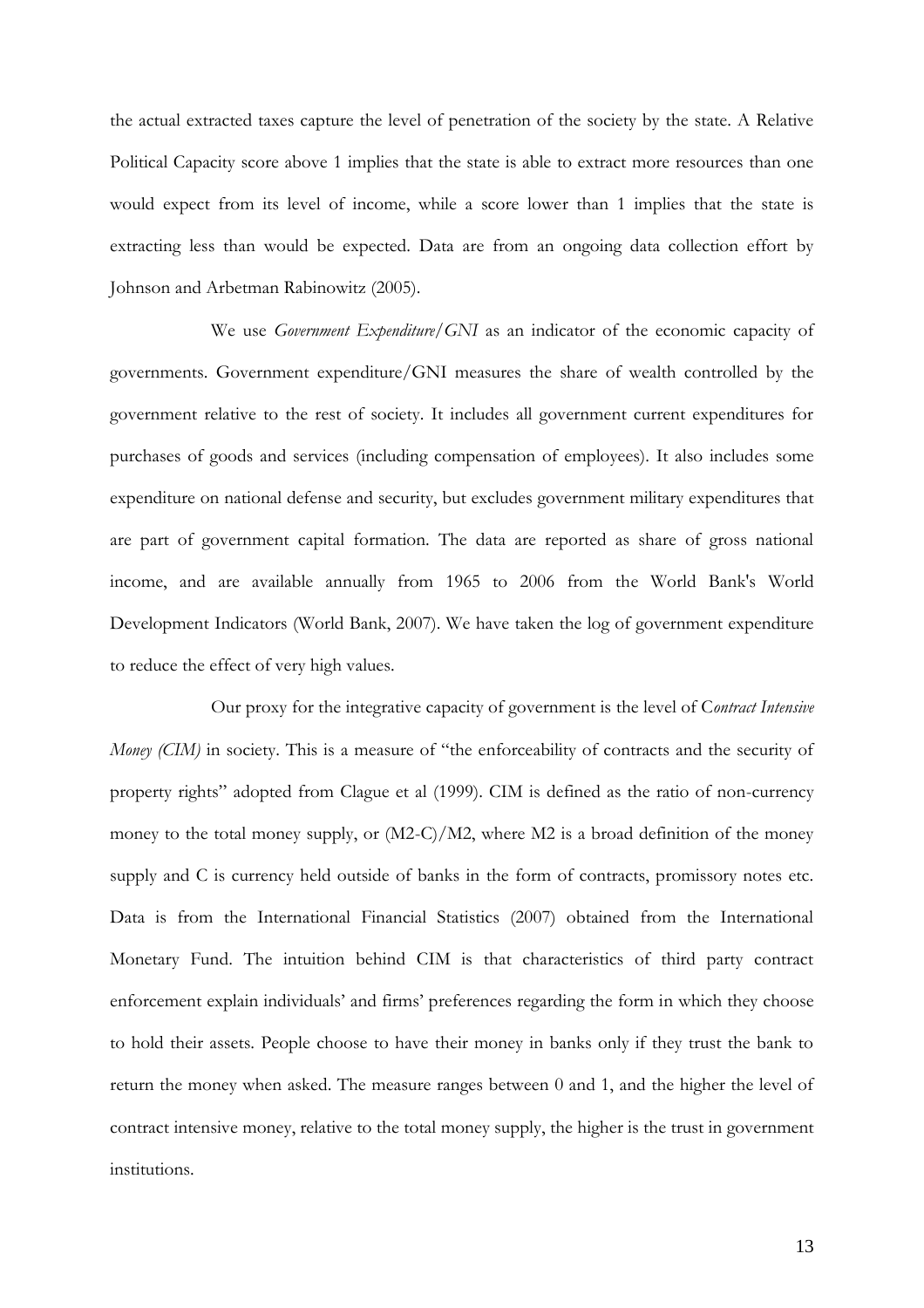The three notions of state capacity suggested above are clearly not mutually exclusive. States that are able to extract more income should also be able to spend more of it on society, and have better institutions. The intercorrelation among these variables show that it is government spending and RPC that are significantly correlated at  $r = 0.46$ , whereas CIM and government spending and CIM and RPC show correlation of  $r = 0.19$  and  $r = 0.09$  respectively.

#### *Control Variables*

 $\overline{a}$ 

We control for spurious relationships by including a set of control variables that previous research has found to be empirically related to governing capacity of states and to civil conflict, and which we do not think are simply intervening variables in this relationship. Some previous studies have interpreted the relationship between GDP per capita and civil peace as a state capacity effect. Our three core independent variables are also positively correlated with economic development. To parse out the effect of income from the effect of these variables, we control for GDP per capita using the expanded GDP dataset v.5.0 from Gleditsch (2002). <sup>9</sup> We also include a control for population size, which is also obtained from Gleditsch (2002). Larger countries are likelier to have a weaker state presence across the territory (c.f. Herbst, 2000). Previous research has established that more populous countries have a higher risk of civil conflict (c.f. Hegre and Sambanis, 2006). For both variables we take the natural log of the estimate to reduce the effect of extreme values.

We control for the effect of regime type by including a dummy variable for inconsistent regimes, i.e. regimes that mix democratic and autocratic institutions. These regimes seem to be particularly prone to corruption and low quality of governance (c.f. Keefer, 2007). Previous research has also found these polities to have the highest likelihood of civil conflict, compared to consistent democratic and autocratic systems (Hegre et al. 2001; Fearon and Laitin, 2003). We rely on data from the Polity IV project (Gurr, Jaggers, and Moore, 1989) and define

<sup>9</sup> The data, now updated to 2004, are available at http://privatewww.essex.ac.uk/~ksg/exptradegdp.html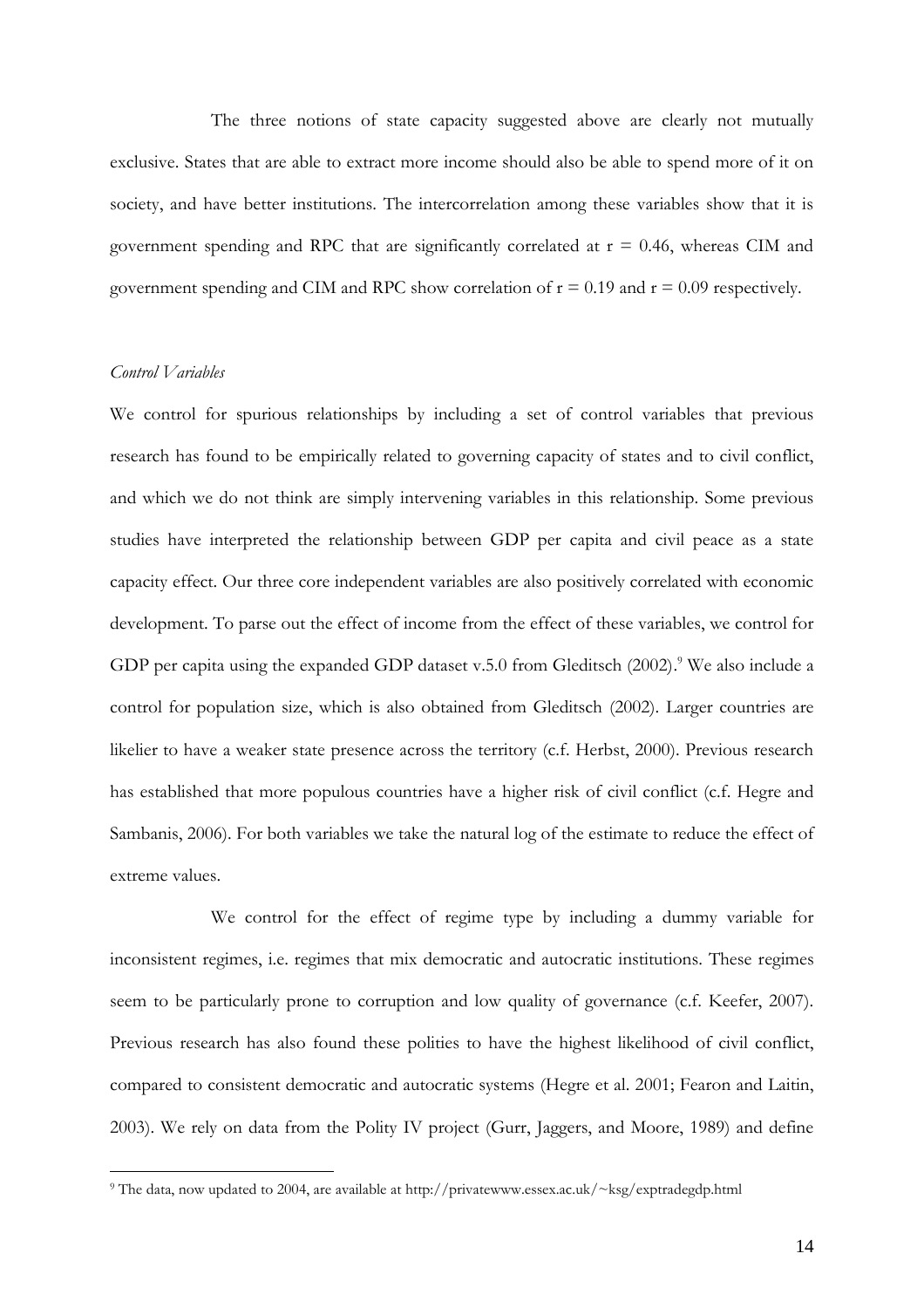inconsistent regimes as those that fall between -5 and 5 on the 21 point Polity scale.

Previous studies have linked ethnic fractionalization to lower level of public goods provision (e.g. Easterly and Levine 1997; Alesina and La Ferrara 2005) and to armed conflict (Wiesehomeier and Schneider 2008). We control for ethnic diversity using the ethnic fractionalization index (ELF), which ranges between 0 and 1 and denotes the probability that two randomly drawn people in a country belong to the same group (Fearon and Laitin, 2003). We also include its squared term to model arguments about ethnic polarization, where the risk of conflict is supposed to be highest when society is composed of roughly two equally-sized groups (Esteban and Ray 2008).

Finally, we include a control for whether or not a country is an oil-exporter. Resource wealth has been argued to lead to weak states because of the easy access to revenue. Apparently, easy money from resources leads to administratively underdeveloped states as rulers do not have to build institutions of extraction (Karl 1997). Many empirical studies show a positive connection between oil wealth and civil conflict (c.f. de Soysa 2002, de Soysa and Neumayer 2005; Fearon and Laitin, 2003; Ross, 2006). Thus, we control for oil exports by including a dummy variable that is assigned the value of 1 if the state has more than 1/3 of its exports earnings from oil, and 0 otherwise. The original variable is from Fearon and Laitin (2003), and the variable is updated to 2004 using the World Development Indicators.

To address the problems associated with temporal dependence in time series crosssection analysis, we add a variable that records the time since the last onset of armed conflict, or in the case of no conflict, the time since the first observation of the country in our dataset. Since the legacy associated with a previous armed conflict is likely to be non-stationary we specify this variable as a decay function. The function of time that has passed without conflict is given by 2 to the power of –(time since last onset of conflict/ $\alpha$ ) where  $\alpha$  is the half-life parameter (Raknerud and Hegre, 1997). After comparing the log-likelihood of different models we choose a functional form where the influence of last conflict decays over time with a half life of 2 years.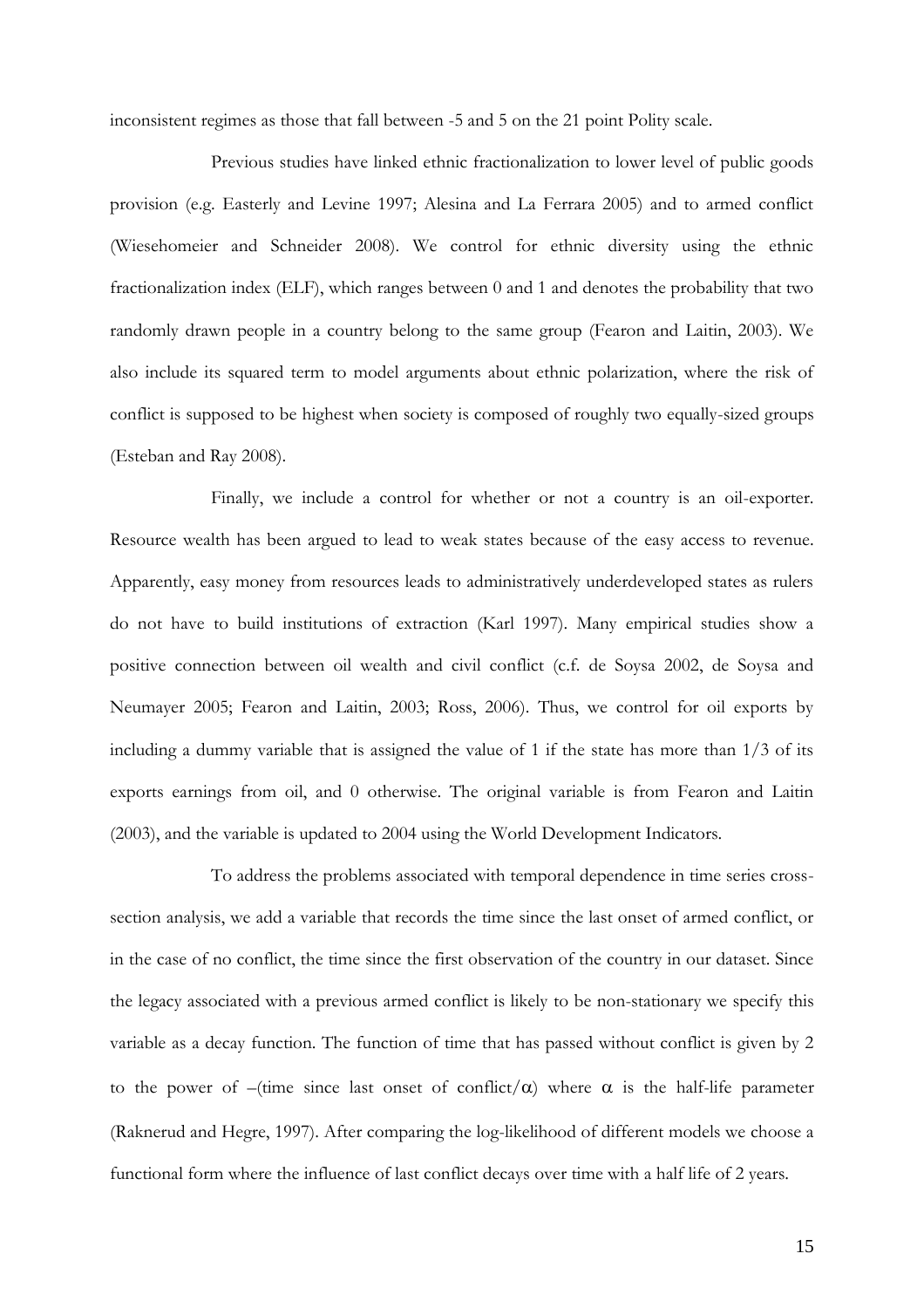#### 4. Results

Table 1, Models 1-3 report the results of logit regressions of the risk of the onset of intrastate armed conflict ( $>$ 25 battle deaths) as a function our three indicators of government capacity.<sup>10</sup> In Model 4-6 we restrict our sample and only look at intrastate armed conflicts of the higher intensity level (>1000 battle deaths). We start from a simple model, which includes no control variables except a decay function to account for temporal dependence between observations. The results support the three hypotheses. The coefficient estimates of relative political capacity, government expenditure, and contract intensive money predict the onset of conflict negatively, results that are statistically highly significant.

#### TABLE 1 ABOUT HERE

The results reported in Table 1 support our hypotheses that link higher state capacity to a lower risk of civil conflict, but the results ignore factors that impact both our independent and dependent variables. In Table 2, Model 1-3 we report the results from regressing the onset of low level armed conflict on our three indicators of state capacity, this time including the relevant control variables. We begin with RPC, or the coercive capacity of states to control threats. The results reported in Model Table 2, 1 do not lend any support to our first hypothesis. The level of relative political capacity has no significant relationship with the risk of an onset of civil conflict in the full model. High capacity for social control, as proxied by the government's ability to extract revenue seems to have little predictive power for the risk of civil conflict, net of the controls. Thus, we are not able to corroborate the results reported by Kugler et al (1998).

#### TABLE 2 ABOUT HERE

<sup>10</sup> All estimations are conducted using STATA 10 (StataCorp, 2007).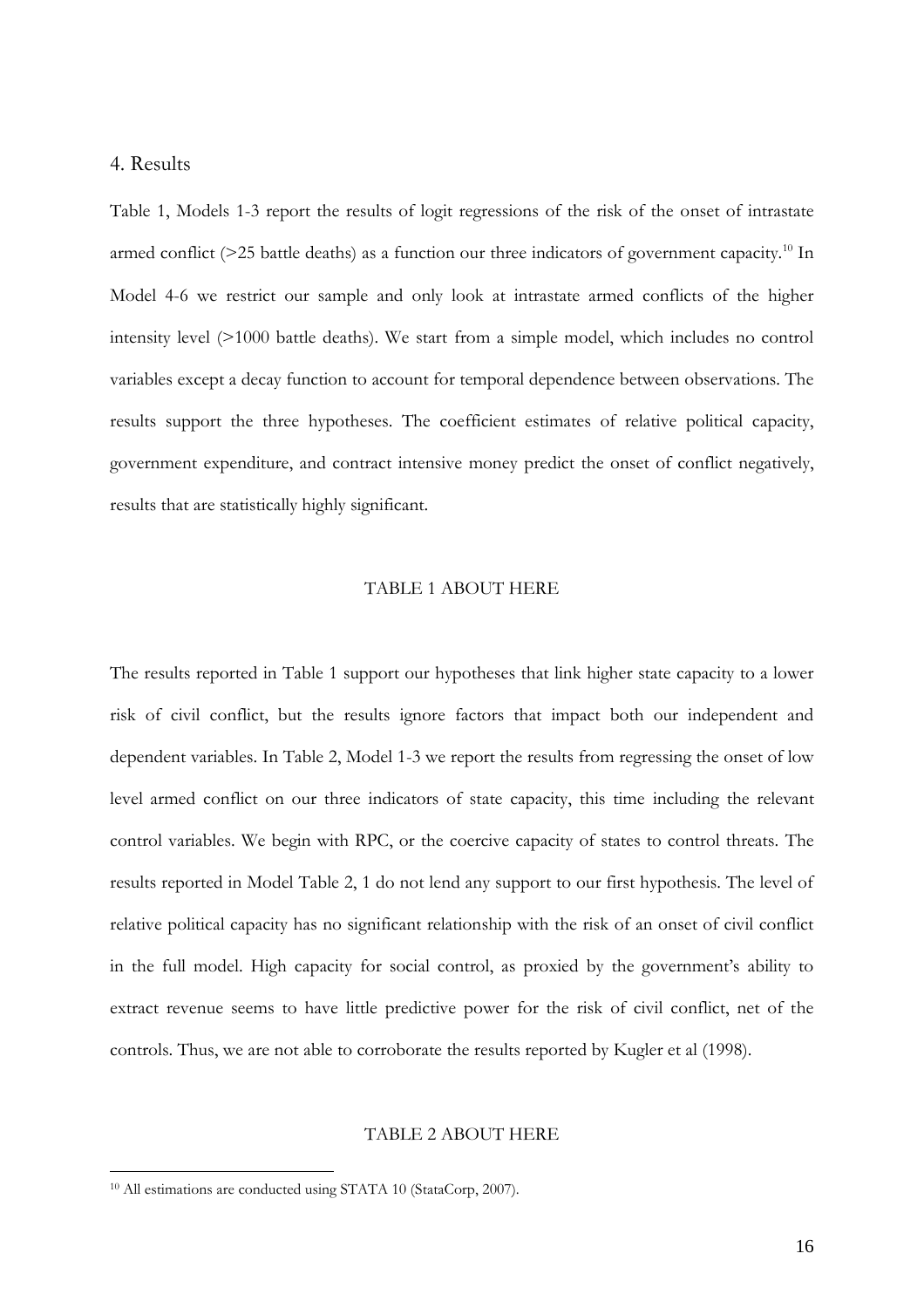In Model 2, we proceed by examining the relationship between economic capacity and the risk of armed conflict. We find a statistically significant, albeit weak, result for the expectation that high levels of government expenditure are associated with a reduced risk of armed conflict (*p=.084*). Holding all the other variables at their median value, a shift from the  $5<sup>th</sup>$  to the  $95<sup>th</sup>$  percentile value on government spending, i.e. from approximately 7% to 27% share of government expenditure to GDP, reduces the annual predicted probability of conflict from 3.1% to 1.7%, i.e. the risk almost halves.<sup>11</sup> The substantive impact of government consumption is thus not negligible. For comparison; moving from the  $5<sup>th</sup>$  to the  $95<sup>th</sup>$  percentile value for GDP pc, i.e. from approximately 700 dollars to 22 000 dollars, reduces the annual predicted risk of civil conflict from 4.8% to 1.2%, or by roughly 75%. The results on government spending mirror those on education spending reported by Thyne (2006). This result suggests that net of the level of wealth governments can have a substantial impact on peace by budgeting for it.<sup>12</sup>

Looking at Model 3, we also find support for the expectation that property rights protection and credible state institutions reduce the risk of intrastate armed conflict. The estimated effect of CIM is negative and statistically significant (*p= .045)*, when looking at armed conflicts that have reached at least 25 annual battle deaths. Raising CIM from the 5<sup>th</sup> percentile to the 95<sup>th</sup> percentile while holding all other variables at their median values, reduces the annual predicted percentage probability for a country year onset by 54%, from 4.1 to 1.9%. This result supports the view that governments that build institutions that allow people to trust the power of the state not to be arbitrary, raises the costs of conflict. States that oblige themselves to play by the rules do not jeopardize the cause of peace. On the contrary, people who are free to contract and trust institutions seem also not to have cause for serious quarrels.

<sup>&</sup>lt;sup>11</sup> Predicted probabilities are estimated using the Clarify software program (King, Tomz, and Wittenberg, 2000).

<sup>&</sup>lt;sup>12</sup> This result is robust to controlling for relative political capacity. When RPC is entered into the model, the estimated effect of government expenditure remains negative and significant for both specifications of the dependent variable.  $(p=.062$  and  $p=.030$ , respectively) Hence, the result for government expenditure is not simply mirroring the possibility that governments that are more efficient extractors are also higher spenders.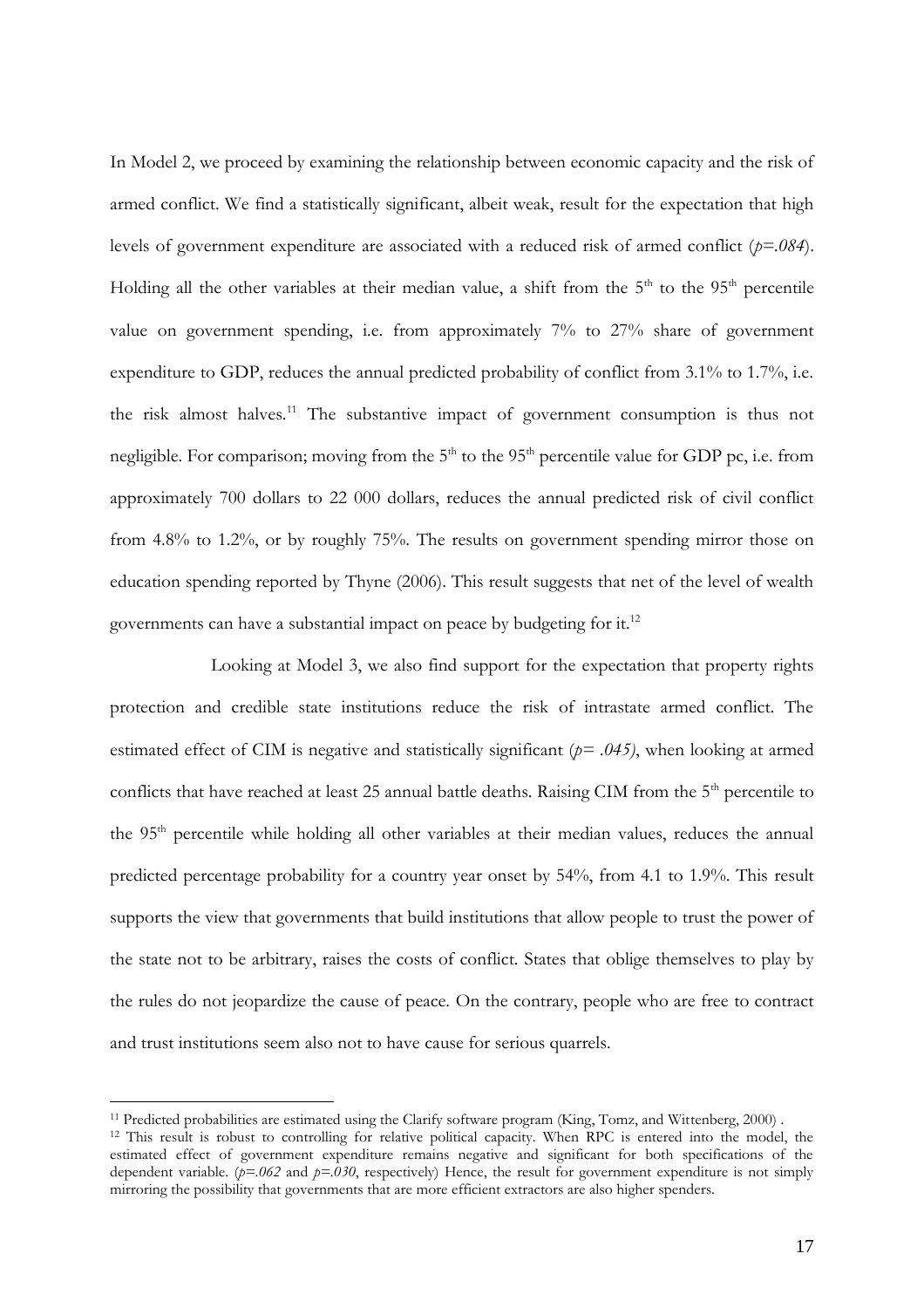In Table 2, Model 4 through 6, we limit our attention only to those intrastate armed conflicts that, during at least one of its active years, resulted in at least 1000 battle deaths. The results largely mirror what we find for conflicts of lower intensity. When including the relevant control variables, the estimated effect of relative political capacity fails to attain significance also for this subset of conflicts (Model 4).<sup>13</sup> In line with theory, the coefficient for government expenditure is negative and significant (*p=.01)* (Model 5). This indicates that for given levels of income, governments that control a larger share of society's resources have a lower risk of civil conflict. Also the estimated effect of contract intensive money is negative and significant  $(p=01)$  (Model 6).<sup>14</sup> Compared with substantive impacts when using the lower threshold of conflict, the predicted impact of both variables increases in magnitude. Moving from the  $5<sup>th</sup>$  to the  $95<sup>th</sup>$  percentile on the government-spending variable, while keeping all other variables at their median values, reduces the predicted risk of conflict by 75%, and the same exercise with using CIM decreases the risk by 76%.

The results reported for the control variables deviate from previous research in one significant respect. When we examine the association between civil conflict and CIM (Table 2, Model 3 and 6), GDP per capita loses statistical significance. Previous studies have found income to be one of the most robust predictors of civil peace (c.f. Hegre and Sambanis, 2006). This is not only due to the sample per se, since GDP pc is significant once CIM is dropped from the model, though retaining the exact same cases. While we know that the two variables are correlated, post-regression diagnostics do not indicate that multicollinearity is a problem (VIF=2.35). This may suggest that much of the effect of income reported previously works through good institutions.

<sup>&</sup>lt;sup>13</sup> In an alternative specification of the model, we use the ratio of Tax revenue to GDP, i.e. an absolute measure of revenue extraction, as an alternative indicator of threat capacity. (Also this data is from Johnson and Arbetman Rabinowitz (2005).) This variable is negative and significant for major conflicts  $(p=0.077)$ . The theoretical intuition behind including this measure is similar to that of RPC, but this measure does not capture how well the government is able to realize its revenue potential, relative to other states of similar endowments.

<sup>14</sup> None of the results reported are sensitive to applying a five-year rule, rather than a two-year rule, for defining a new conflict onset in the case of a discontinuous conflict episode. When using the latter criterion, also relative political capacity is negatively associated with high intensity conflicts, and is significant at the .05 level.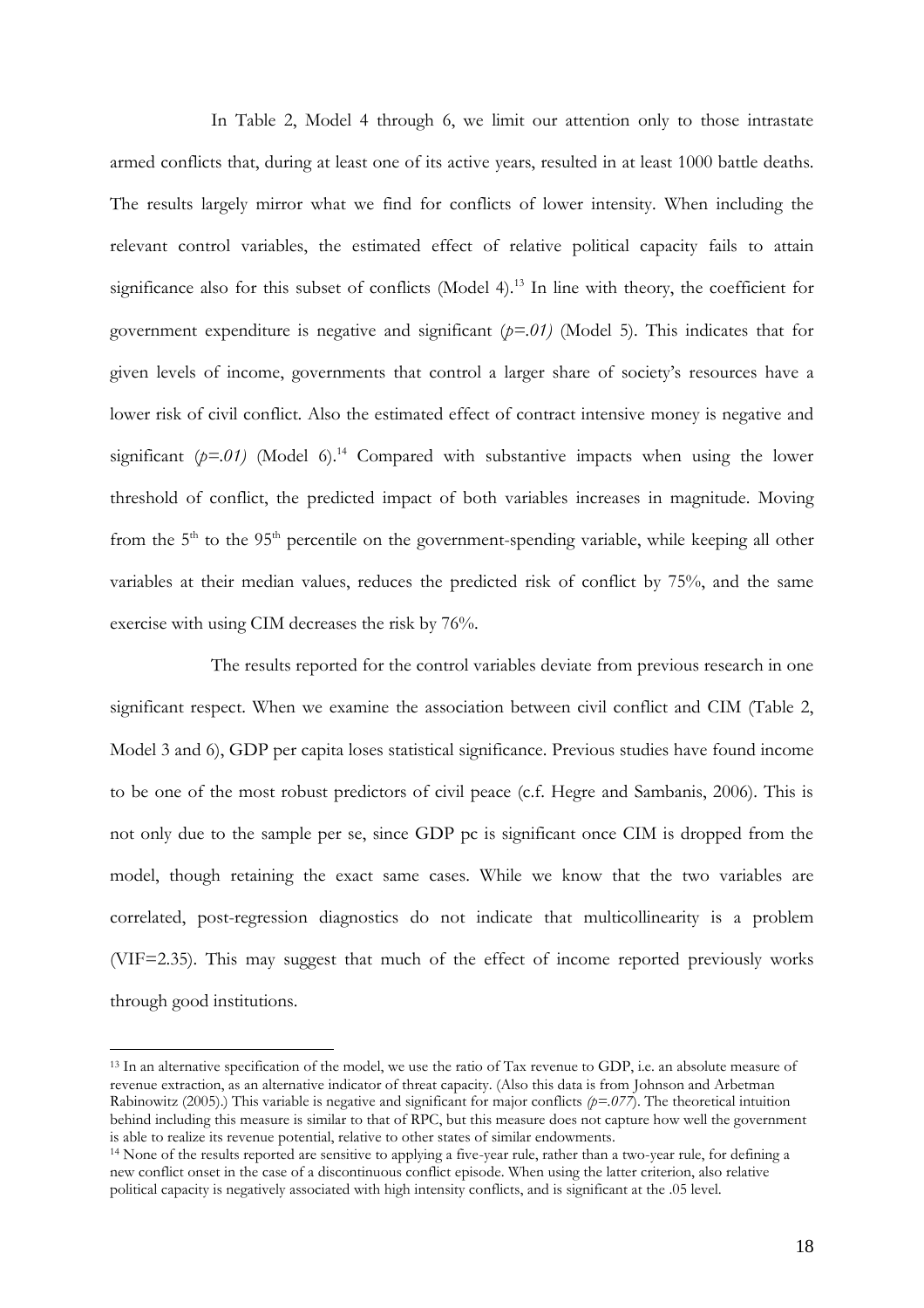We find some illustrative evidence by examining some concrete cases in the data that our proxy for impartial and credible state institutions, CIM, could capture variations in governance that are not picked up by simply looking at the level of economic development. For example, Tanzania, Benin, Gambia, Malawi, Kenya and Mozambique (during the last decade), are all examples from Africa of generally peaceful countries that score above the 25<sup>th</sup> percentile on our measure of contract intensive money, but has per capita income at the lowest  $25<sup>th</sup>$  percentile. The opposite relationship holds for the conflict-ridden Cote d'Ivoire, Sierra Leone, Congo Brazzaville and Algeria, which are generally richer but score within the lowest  $25<sup>th</sup>$  percentile on CIM in the periods leading up to the countries civil conflict.

The results for the rest of control variables are consistent with the findings in previous literature. In all the remaining models, economic development is significantly associated with a lower risk of an outbreak of internal armed conflict. We find consistently across all models, that more populous countries have a higher risk of experiencing armed conflict. Our results also support those studies finding that semi-democratic polities have a higher risk of civil conflict, compared to autocratic and democratic polities. We also find evidence, in a majority of the models, for a curvilinear relationship between ethnic fractionalization and the onset of armed conflict. The estimated effect for being an oil-exporting county is positive across all models, though only significant in some. The estimated effect for the brevity of peace is not consistent across the models. Considering all conflicts, the estimate is negative and significant in two of the three models. This suggests that the risk of recurring conflict is increasing with time that has passed since the last incidence. For the major civil conflicts the estimates are even less robust, but the opposite seems to hold.<sup>15</sup>

Looking beyond the individual findings, the results corroborate the notion that managing civil peace is not simply about 'extractive capacity' and state coercive capabilities through administrative reach. Our results suggest that the presence of impartial and credible state

<sup>&</sup>lt;sup>15</sup> The results are virtually identical if we replace the decay function with a count variable of the years since last incidence of conflict and three cubic splines, as suggested by Beck, Katz and Tucker (1998).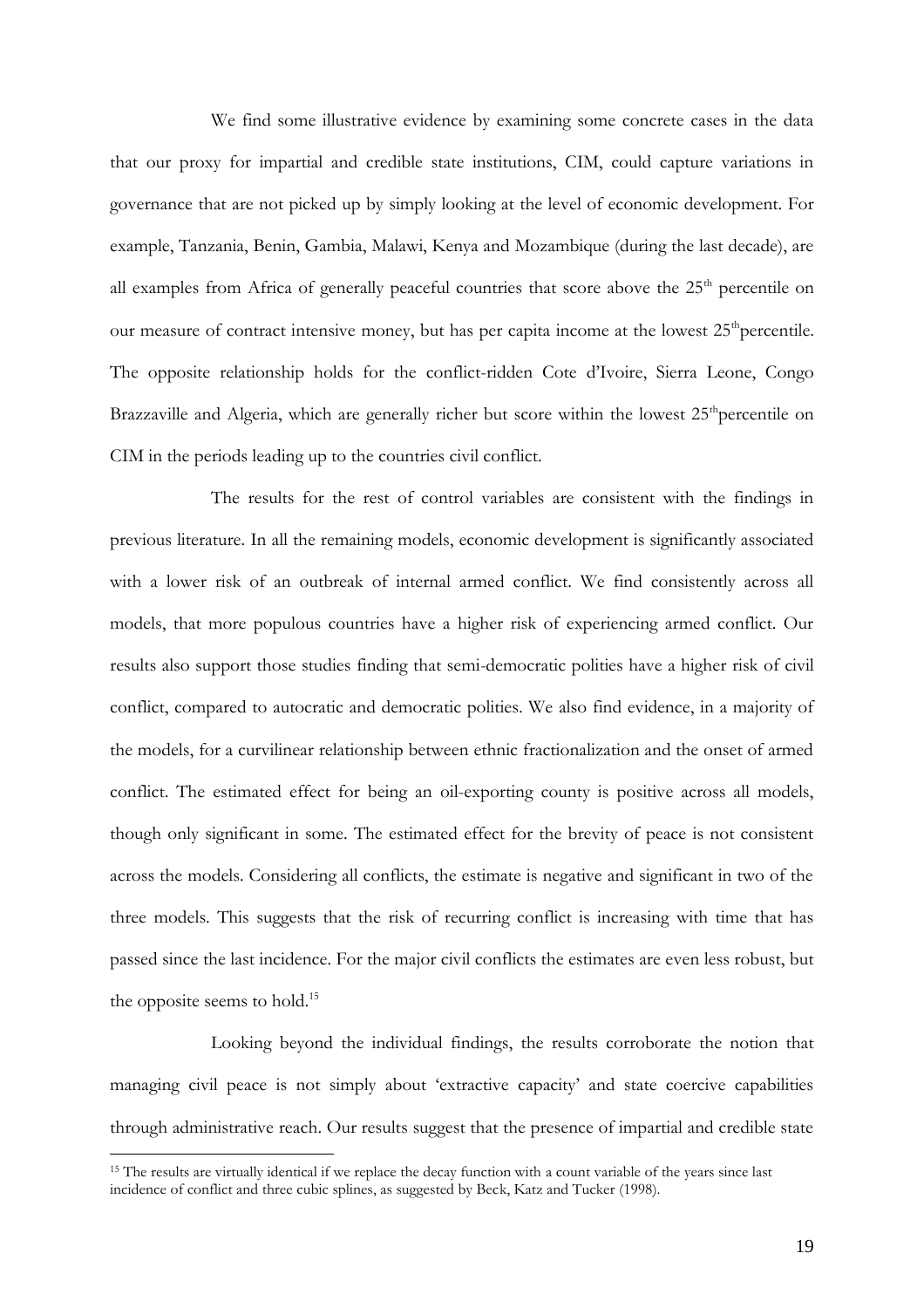institutions, as proxied by our measure of contract intensive money, has significant negative effects on the onset of civil war, results which offer support for the neo-institutional proposition that credible state institutions dispel uncertainty and thereby generate social peace. A high contract environment may also signify a high degree of social capital and all its attendant effects on society, including what some have referred to as 'market norms' that constrain excessive government (Mousseau and Mousseau 2008). Large governments, in terms of government consumption, also reduce the risk of civil war onset, net of the effect of per capita income. Whether or not these effects come from the provision of public goods alone, such as education, or whether in fact it reflects patterns of patronage spending is fertile ground for future empirical work on the linkages between public spending and state capacity. We turn next to checking the robustness of our main findings.

#### *Extending the analysis*

 $\overline{a}$ 

While the results reported above are mostly in line with the theoretical expectation and consistent with previous research, there are some issues that should be explored further. As discussed above, our aggregated measure of government spending does not disclose how public resources are allocated between private and public goods. If, however, the pacifying effect of government spending works primarily through the public goods component of such policies, we should expect government spending to be a stronger predictor of civil peace in political systems that reduce the incentives for politicians to offer personal privileges to reward supporters, and instead encourage the generation of public goods. Executives that operate in strong institutional environments with constitutional checks and balances should face higher barriers to private rent seeking and to diverting government funds to their cronies (Keefer and Knack, 2007). To model this expectation we create an interaction effect between government spending and a measure of executive constraints from the Polity dataset.<sup>16</sup> The results are reported in Table 3, Model 3 and

<sup>16</sup> Both variables are centred to facilitate a meaningful interpretation of the component variables. In an interaction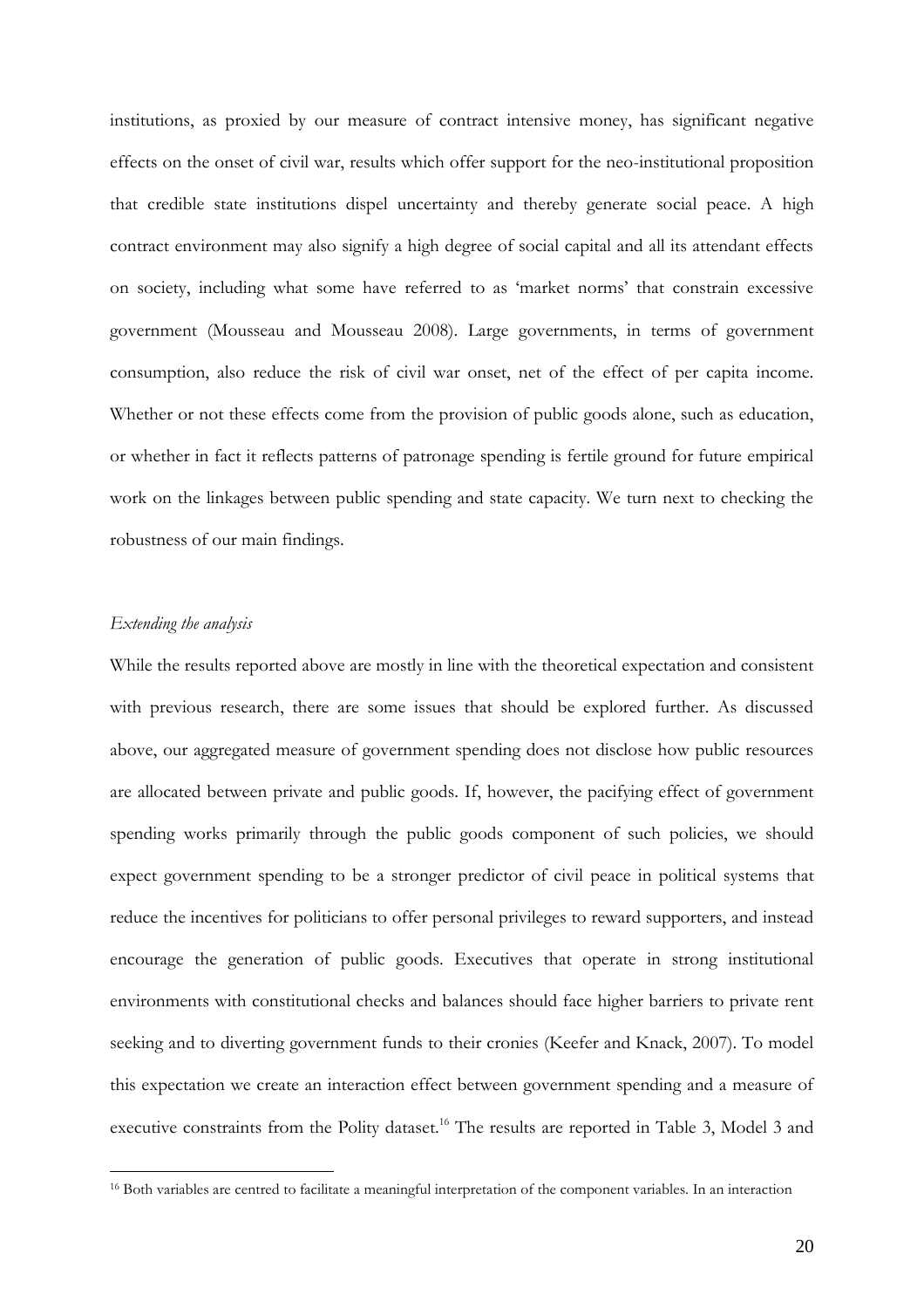4. In the first model, where we look at all onsets, the interaction term is negative and significant, suggesting that the pacifying impact of government expenditure is accentuated by high levels of executive constraints. In Model 2, where we look only at the high intensity conflicts, the interaction effect is still negative, but drops below significance (p=.19). The negative and significant coefficient for government spending across both models refers to the effect when the variable executive constraints is at the sample mean. In sum, these findings lend some tentative support to the conclusion that it is the public goods component of government spending that is associated with civil peace.

Next, we consider the relative effects of our independent variables that proved significant in the above models. Uneven patterns of missing data across our main independent variables pose particular problems for comparing the results, since the sample size is reduced.<sup>17</sup> To address this problem we employ a procedure referred to as 'modified zero order regression' (Greene, 2003: 429-431), where missing values are replaced with zeros, and a dummy variable indicating the missing observations is added to the specification.<sup>18</sup> We do this replacement for government expenditure and contract intensive money. We replicate our main findings from table 2, model  $4 - 6$ , this time also controlling for the cases where we have no data on our main independent variables. Next, we compare the relative effects of government expenditure and CIM. The results, reported in Table 3, Model 3 and 4, suggests that government expenditure remains a significant predictor of civil peace using both operationalizations of the dependent variable. The level of contract intensive money has no significant effect on civil conflict, using the 25 battle deaths criteria, once we also control for government expenditure. Restricting the sample to conflicts that have claimed at least 1000 battle deaths in one year, the level of contract intensive money remains a significant indicator of peace, even when controlling for government

-

model the component term refers to the effect of the variable when the other variable is zero.

<sup>&</sup>lt;sup>17</sup> For government expenditure we have data on approximately 82% of the country year observations on which we have conflict data and data on the control variables. For contract intensive money the corresponding number is approximately 75%.

<sup>&</sup>lt;sup>18</sup> This is algebraically identical to replacing the missing observations with the variable's mean.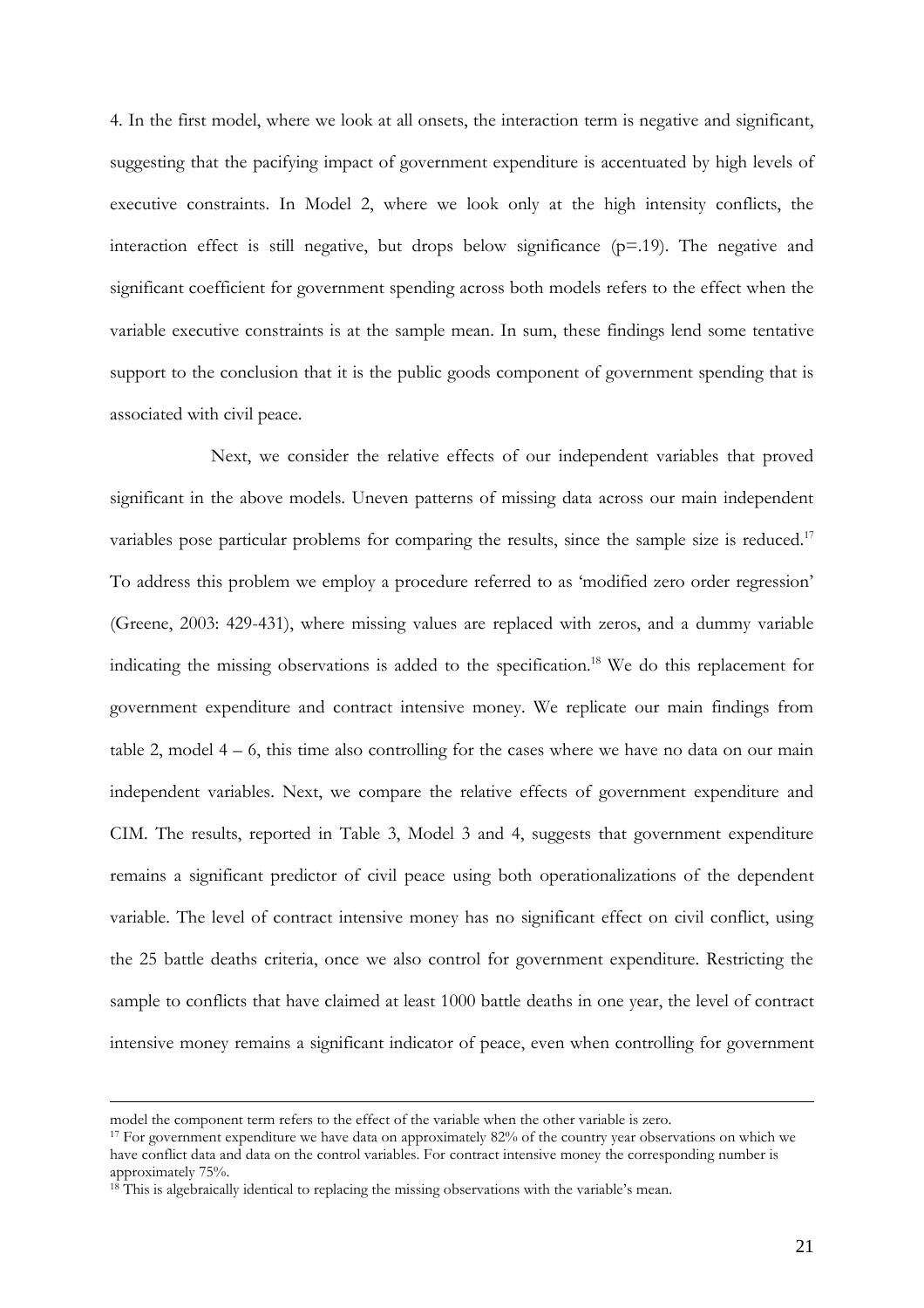expenditure. GDP pc is significant in model 3, suggesting that the pacifying effect of economic development is more robust in this full sample compared with the one examined in our earlier models. In model 4, GDP pc comes close to statistical significance  $(p=107)$ .

The question of how our core independent variables themselves are related to societal dynamics that precipitate state failure and armed rebellion is a second concern. In particular, we should consider how the level of contract intensive money is influenced by escalatory dynamics leading up to civil war. The anticipation of armed conflict should have an impact on people's perceptions about the future, which means that people will prefer greater liquidity if they fear social stability will break down. We have tried to deal with this by lagging the independent variables<sup>19</sup>, which is only a partial solution, but we also censor the dependent variable and include the history of civil conflict to mitigate bias due to endogeneity. Furthermore, we added a variable for political instability, operationalized as a change larger than 3 on the Polity index during the three preceding years. The results remain the same, and political instability is not significant. Future work could use instrumental variables techniques to probe the issue of endogeneity further, but the issue of valid instruments will remain a thorny problem.

In a similar manner, there is a possibility that military spending, which is part of government consumption, drives our result: where conflict is anticipated, the priorities of government expenditure shift into the military sector and increased coercion, which may reduce the risk of conflict. When we enter data on military spending from the World Development Indicators, we lose 20 years and more than half of our observations. In this sample, government spending is insignificant, without the control for military expenditure. When we regress our measure of government consumption on military expenditure to GDP we obtain an  $\mathbb{R}^2$  of 0.09, or roughly 9 percent of the variance. Thus, very little of the government expenditure we estimate in our models seems to relate to military spending, or preventive militarization. In any case, most studies find that military spending does not prevent conflict, even after accounting for

<sup>19</sup> Introducing a two-year time lag on our core independent variables, instead of a one-year lag as in the present analysis, render the results unchanged.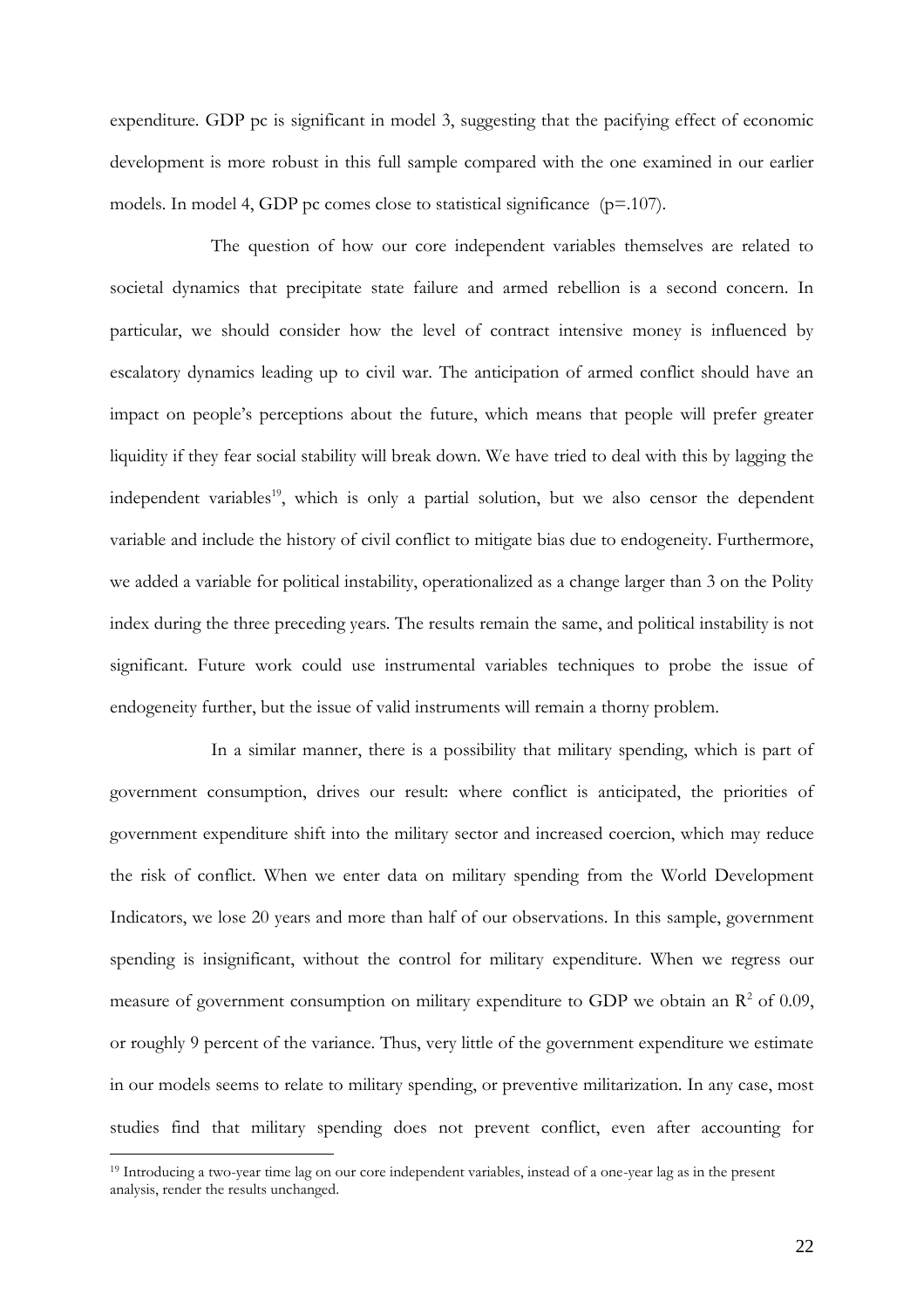endogeneity (Collier and Hoeffler 2006).

In addition to country-level dynamics, our core independent variables could also be influenced by neighborhood factors. Previous research has found that states that neighbor armed conflicts have a higher risk of conflict (Sambanis, 2001, 2002; Gleditsch 2007), and that this clustering of conflict cannot simply be attributed to the spatial clustering of the determinants of conflict (Gleditsch and Buhaug, forthcoming). To account for the possibility of such spillover effects, working via domestic level governance variables, we include a dummy variable taking the value of unity if there is an ongoing conflict in a neighboring county the year prior to the onset of conflict. The variable is taken from Gleditsch (2007) and builds on the UCDP/PRIO dataset. None of the results reported above are sensitive to this control variable.

#### 5. Conclusion

Despite the central role enjoyed by the concept of state capacity for predicting peace, few studies have systematically tried to disaggregate it and empirically test the different conceptions of governmental capacity to avoid civil war. We have situated governmental capacity along Kenneth Boulding's three conceptual faces of state power, namely, a state's threat capacity, economic capacity, and integrative capacity, which we interpret at coercive capacity, capacity to co-opt social compliance, and capacity for forging social cooperation. Do states avoid civil war because of their extractive capability, their ability to coerce populations? Or do states gain quasi-voluntary compliance from society by providing public goods and the ability to buy compliance, or yet again do states that provide credible commitments through good institutions integrate society in a way that violence is avoided?

We empirically tested measures constructed by others that capture these visions of state capacity. Relative to the extractive capacity of states, high government spending and good institutions matters for predicting peace, independently of the level of income. The effect of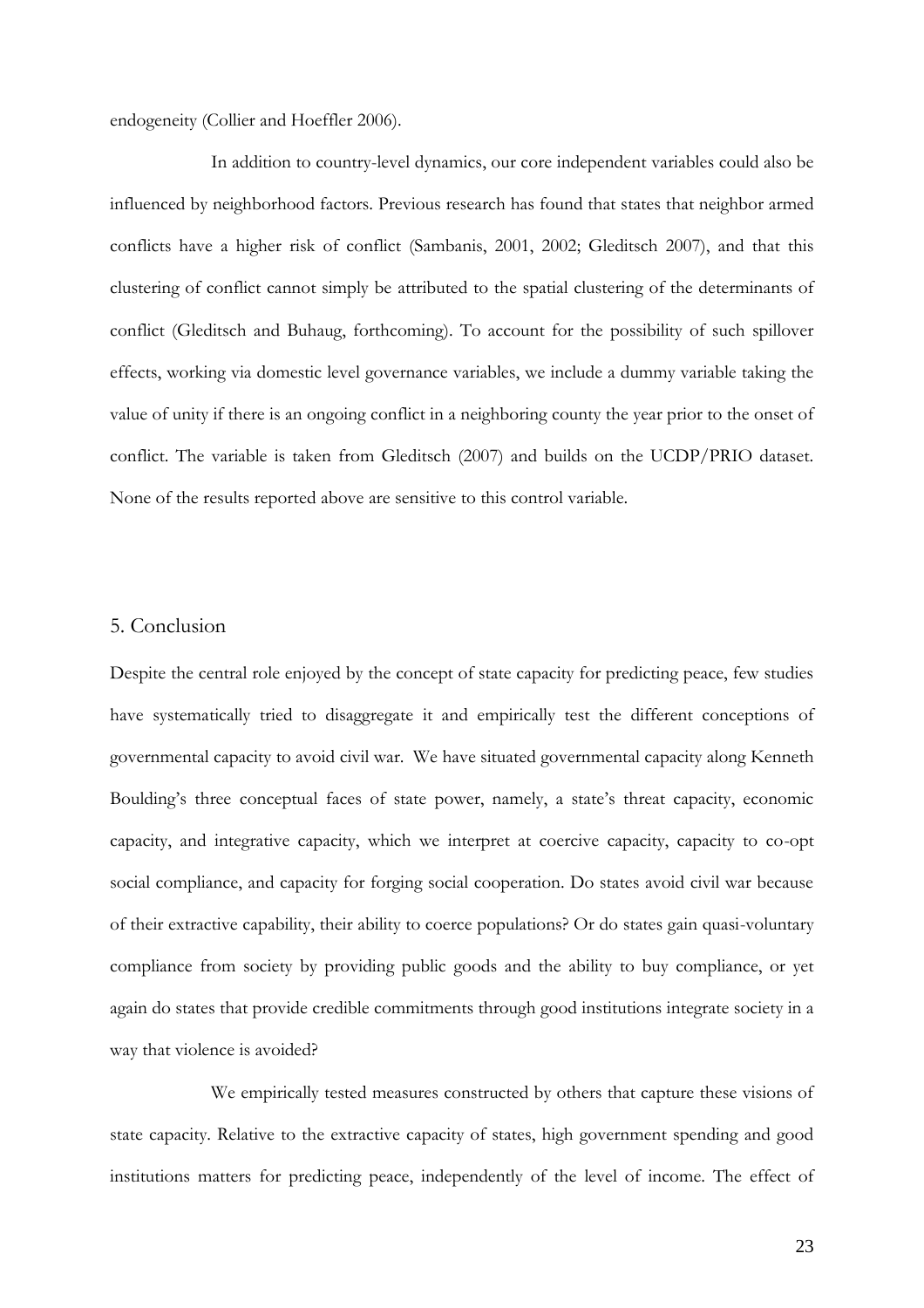public spending is net of economic wealth, democracy etc., with which it is closely associated. Our results also tentatively suggest that the pacifying effect of public spending is more salient in institutionally strong environments with constitutional constraints on the executive. Relative to other factors also often tested in models of civil war, we do find that contract intensive money (CIM), which proxies good institutions, contributes to peace.

The results suggest that looking at peace as co-produced, and not just emanating from the coercive ability of states, is useful. We conclude like others that good governance is obtained by states that are able to elicit 'quasi-voluntary cooperation' from society by credibly committing to providing collective goods, including good institutions that provide secure guarantees of fair third-party arbitration by the state and oblige states to control themselves (Levi 2006; North 1990). States that also pay a larger share of the productive assets of society back in the form of state spending seem to manage peace much better than those that simply have more coercive capacity for collecting a super-normal amount of taxes. Our results support the contention that states may have quite a few options for increasing capacity and for raising the costs of violent dissent. This is good news for policy that seeks to target aid and other forms of assistance for increasing the ability of poor states to avoid conflict.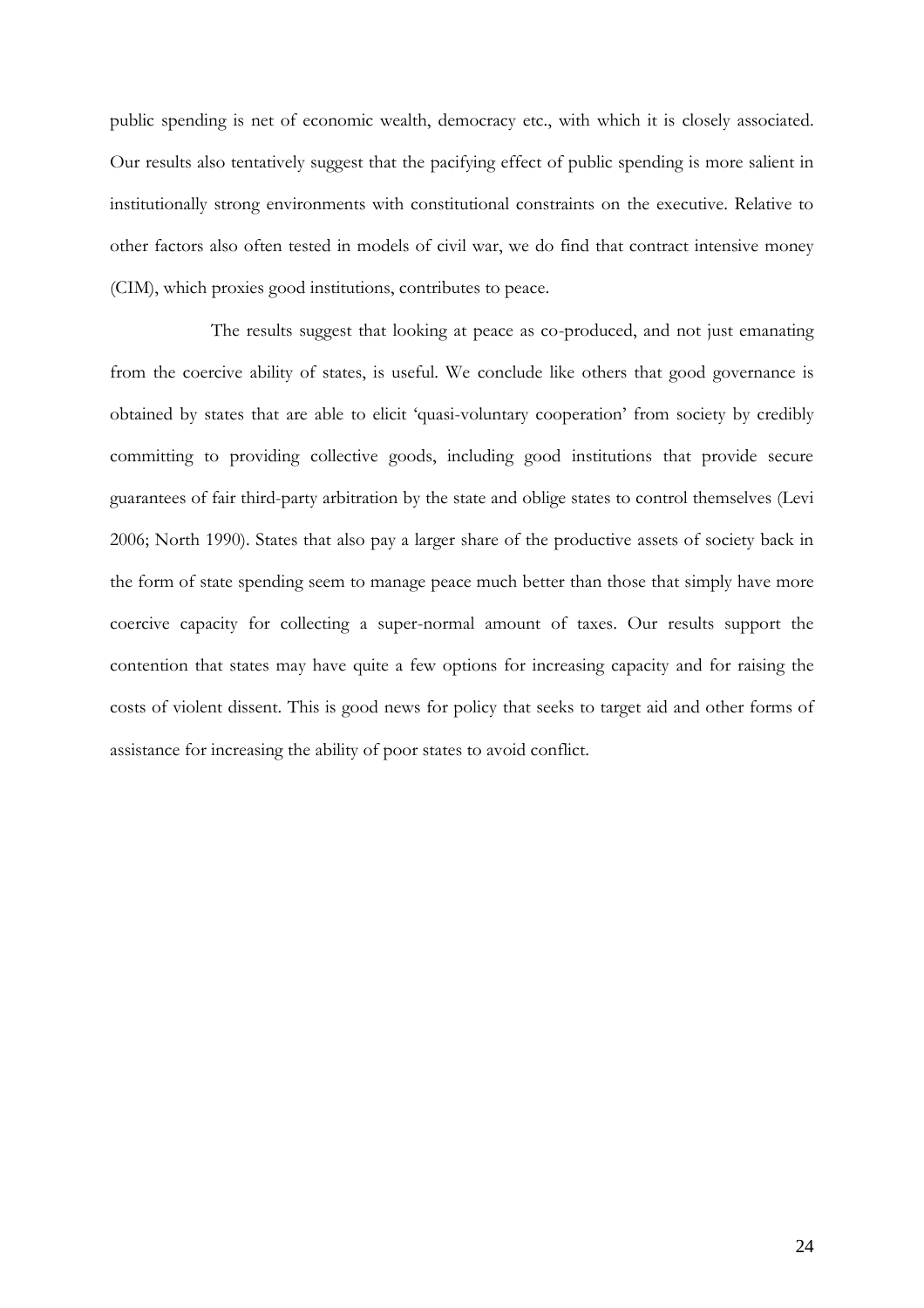- Acemoglu, D., J. A. Robinson, and T Verdier. 2004. Alfred Marshall Lecture: Kleptocracy and Divide-and-Rule: A Model of Personal Rule. *Journal of the European Economic Association* 2: 132–192.
- Alesina, A., and E. LaFerrara. 2005. Ethnic Diversity and Economic Performance. *Journal of Economic Literature*, 63: 762-800.
- Arbetman, M., and Jacek K. (ed). 1998. *Political capacity and Economic Behaviour*, Boulder, CO: Westview Press.
- Azam, J. P. 1995. How to Pay for the Peace? A Theoretical Framework with References to African Countries. *Public Choice* 83: 173-184.
- Azam, J. P. 2001. Civil War and the Social Contract.*Public Choice* 115: 455-475
- Bates, R., A. Greif, and S. Sing. 2002. Organizing Violence. *Journal of Conflict Resolution*: 46: 599 628.
- Beck, N.,J. Katz, and R. Tucker. 1998. Taking Time Seriously: Time-Series—Cross-Section Analysis with a Binary Dependent Variable.*American Journal of Political Science* 42: 1260- 1288.
- Benson, M., and J Kugler. 1998. Power Parity, Democracy, and the Severity of Internal Violence. *Journal of Conflict Resolution* 42: 196–209.

Boulding, K. 1989. *The Three Faces of Power*. Newbury Park, CA: Sage.

- Bratton, M., and N. van de Walle, 1997. *Democratic Experiments in Africa: Regime Transitions in Comparative Perspective.* Cambridge: Cambridge University Press.
- Buhaug, H. 2006. Rebel Capability and Rebel Objective in Civil War.*Journal of Peace Research*43: 691 - 708.
- Buhaug, H. andK. Skrede Gleditsch. Contagion or Confusion? Why Conflicts Cluster in Space. International Studies Quarterly, forthcoming.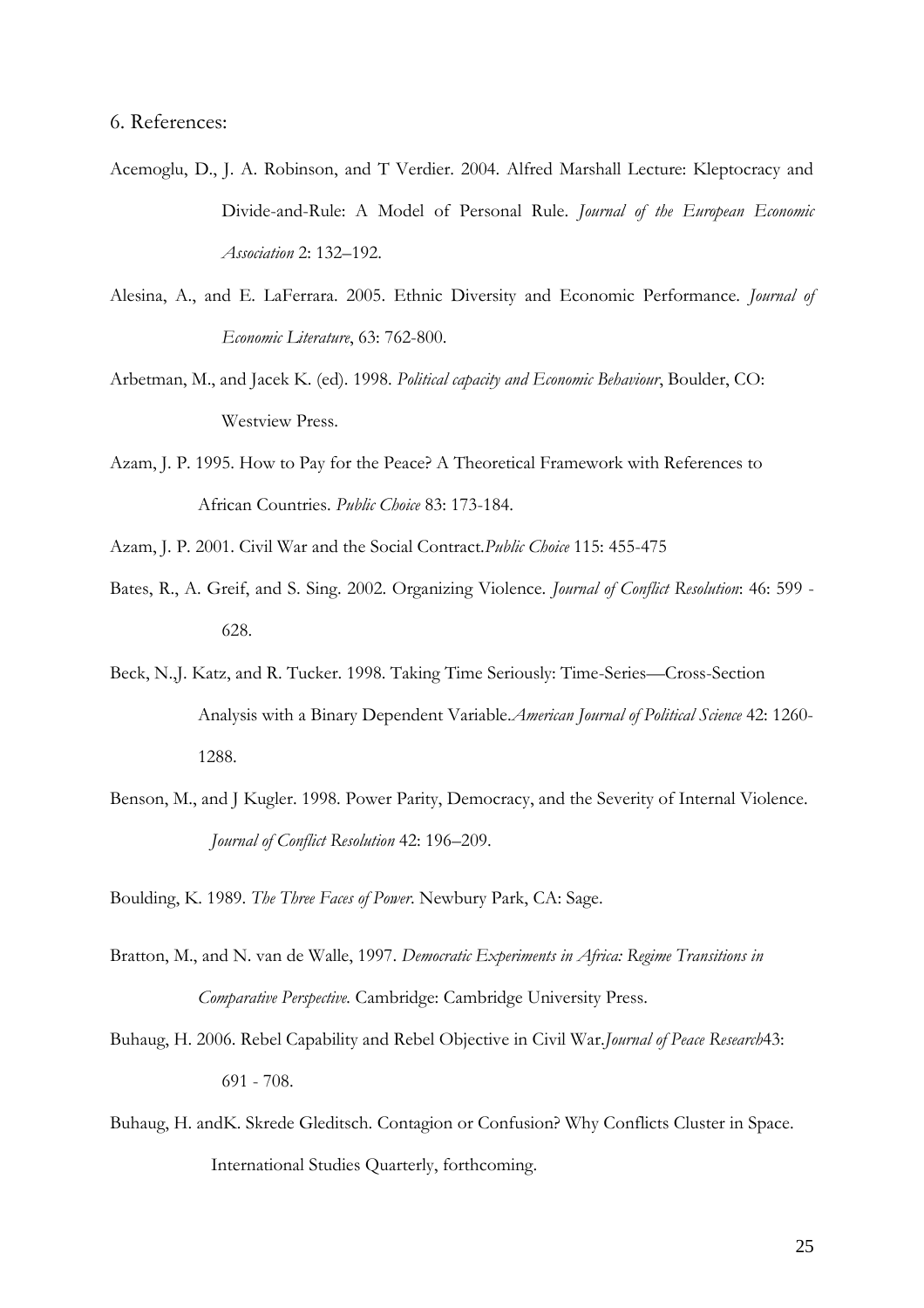- Bueno de Mesquita, B., J. D. Morrow, R. M. Siverson, and A. Smith. 2000. Political Institutions, Political Survival, and Policy Success. In B. Bueno de Mesquita and H. L. Root (ed). *Governing for Prosperity*. Hilton L. New Haven, Conn: Yale University Press.
- Bueno de Mesquita, B., A. Smith, R. Siverson and J. D. Morrow. 2003. *The Logic of Political Survival*. Cambridge, Massachusetts, London, England: The MIT Press.
- Collier, P., and A. Hoeffler. 1998.On Economic Causes of Civil War. *Oxford Economic Papers* 50: 563-573.
- Collier, P. 2000. Rebellion as a Quasi-Criminal Activity. *Journal of Conflict Resolution*44: 839–853.
- Collier, P., and A. Hoeffler. 2004. Greed and Grievance in Civil War. *Oxford Economic Papers*56: 563–595.
- Collier, P., and A. Hoeffler. 2006. Military Expenditure in Post-conflict Societies. *Economics of Governance.* 7: 89–107.
- Clague, C., P. Keefer, S. Knack and M. Olsson. 1999. Contract Intensive Money: Contract Enforcement, Property Rights and Economic Performance. *Journal of Economic Growth* 4: 185-211.
- De Rouen, K. R., and D. Sobek. 2004. The Dynamics of Civil War Duration and Outcome. *Journal of Peace Research* 41: 303-320.
- de Soysa, I. 2002. Paradise is a Bazaar: Greed, Creed, & Governance in Civil War, 1989–99. *Journal of Peace Research* 39: 395–416.
- de Soysa, I. and E. Neumayer (2007). "Resource Wealth and the Risk of Civil War Onset: Results from a New Dataset of Natural Resource Rents,1970-1999. *Conflict Management and Peace Science* vol.24, no. 3, pp. 201–218.
- Easterly, W., and R. Levine. 1997. Africa's Growth Tragedy: Politics and Ethnic Divisions. *Quarterly Journal of Economics* 112: 1203- 1250.
- Esteban, J. and D. Ray. 2008. Polarization, Fractionalization and Conflict. *Journal of Peace Research*  45: 163–182.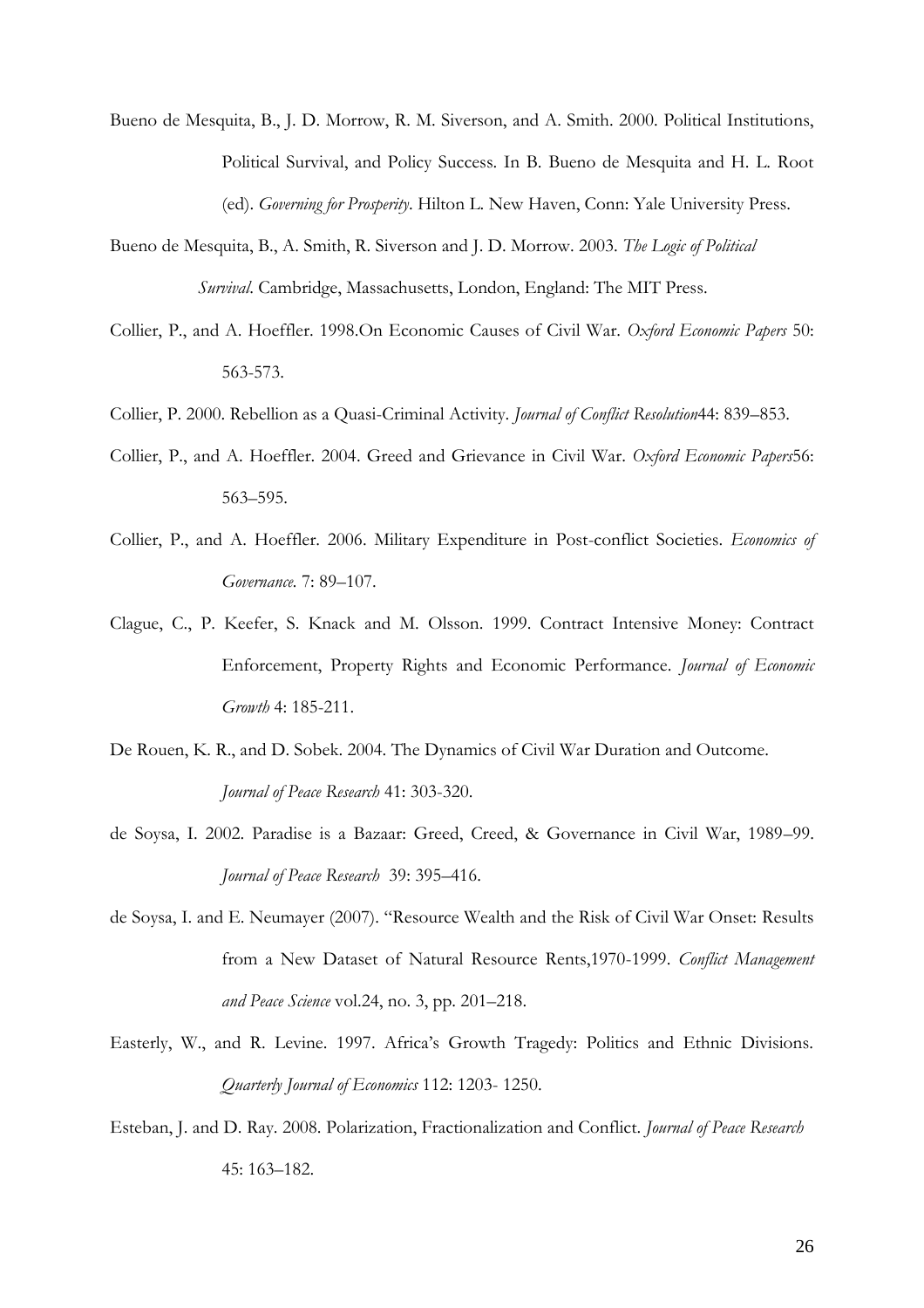- Fearon, J. D., and D. D. Laitin. 2003. Ethnicity, Insurgency and Civil War. *American Political Science Review* 97: 75- 90.
- Fearon, J. D. 2005. 'Primary Commodities Exports and Civil War', *Journal of Conflict Resolution* 49: 483-507.
- Fukuyama, F. 2004. *State-Building: Governance and World Order in the 21st Century.*New York: Cornell University Press.
- Gandhi, J.and A. Przeworski. 2006. Cooperation, Cooptation and Rebellion. *Economics and Politics*  18: 1-26.
- Gleditsch, N.P., P. Wallensteen, M. Eriksson, M. Sollenberg and H. Strand, 2002. "Armed Conflict 1946–2001: A New Dataset." *Journal of Peace Research* 39: 615–637.
- Gleditsch, K. S. 2002. Expanded Trade and GDP Data. *Journal of Conflict Resolution* 46: 712–724.
- Gleditsch, K. S. 2007. Transnational Dimensions of Civil War. *Journal of Peace Research* 44:293 309.
- Gleditsch, K. S. and A. Ruggeri. 2007. Political Opportunity Structures, Democracy, and Civil War. Paper read at the 6<sup>th</sup> SGIR Pan-European International Relations Conference in Turin, 2007. Unpublished manuscript.

Greene, W. 2003. *Econometric Analysis. Fifth Edition.* New Jersey: Prentice Hall.

- Gurr, T.R. 1988. The Political Dimension of National Capabilities: Concept and Measurement. *International Interactions* 14:133-139
- Gurr, T.R., K. Jaggers, and W. H. Moore. 1989. Polity II Codebook. University of Colorado. Unpublished manuscript.
- Harbom, L., S. Högbladh, and P. Wallensteen, 2006. Armed Conflict and Peace Agreements. *Journal of Peace Research* 43: 617-631.
- Hegre, H., S. Gates, N.P. Gleditsch, and T. Ellingsen. 2001. Toward a Democratic Civil Peace? Democracy, Political Change and Civil War 1816–1992.*American Political Science Review*95: 33- 48.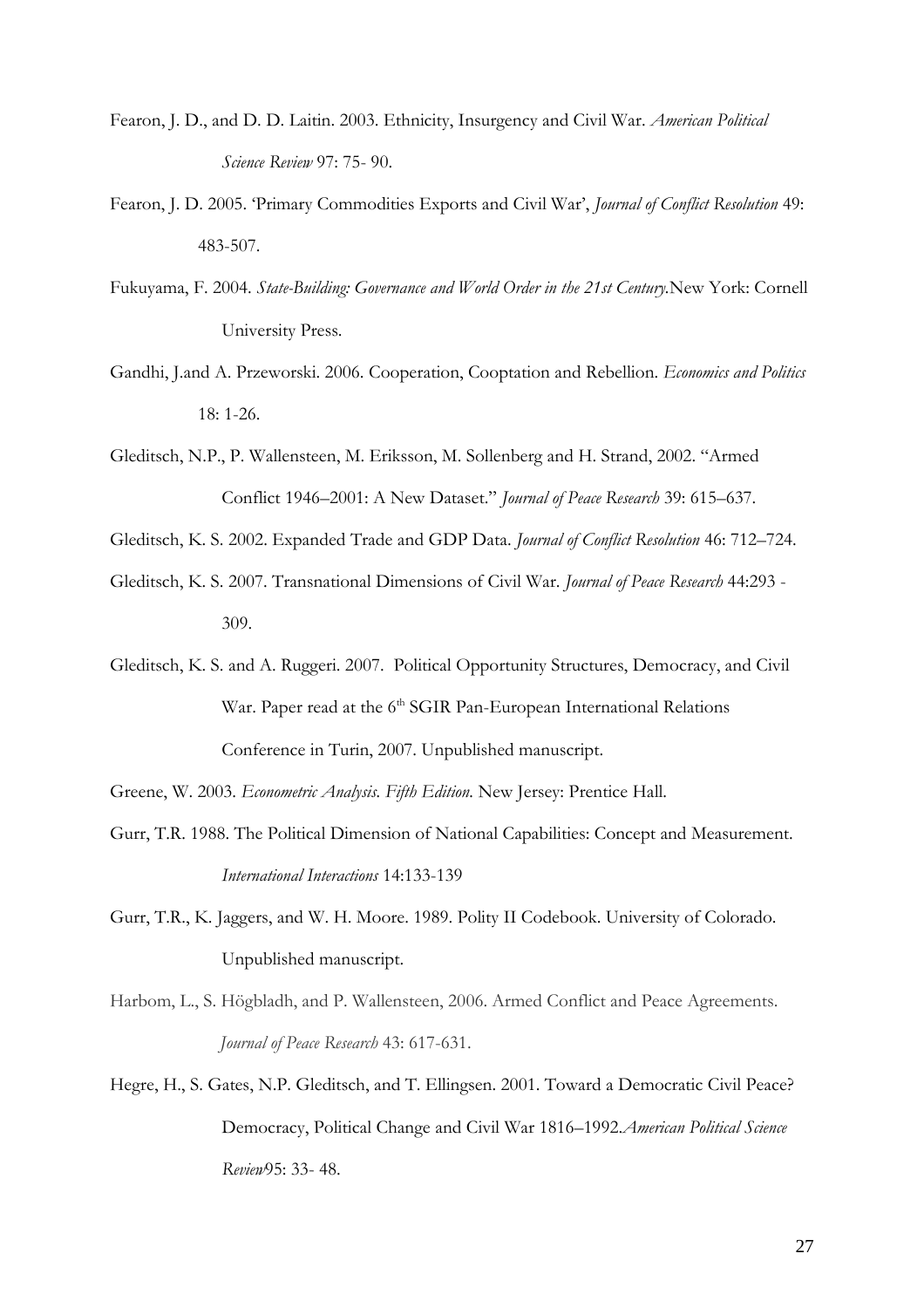- Hegre, H., and N. Sambanis. 2006. Sensitivity Analysis of Empirical Results on Civil War Onset. *Conflict Management and Peace Science* 50: 341-352.
- Herbst, J. 2000. *States and power in Africa: comparative lessons in authority and control*, Princeton, N.J.: Princeton University Press.
- Herbst, J. 2004. African Militaries and Rebellion: The Political Economy of Threat and Combat Effectiveness. *Journal of Peace Research*41: 357-369.
- Humphreys, M. 2005. Natural Resources, Conflict and Conflict Resolution: Uncovering the Mechanisms. *Journal of Conflict Resolution* 49: 508-537.

International Monetary Fund. 2007. International Financial Statistics. Washington, DC. The IMF.

- Job, B. 1992. *The Insecurity Dilemma: National Security of Third World States*. Boulder, Colo: Lynne Rienner Publishers.
- Johnson, K., and M. A. Rabinowitz. 2005. Relative Political Capacity Model and Data Description. Paper prepared for the Workshop on Political Economy. Claremont Graduate University October 7, 2005. Unpulished Manuscript.
- Karl, T. 1997. *The Paradox of Plenty: Oil Booms and Petro States,* Berkeley: University of California Press.
- Keefer, P., and S. Knack. 2007. Boondoggles, Rent-Seeking, and Political Checks and Balances: Public Investment Under Unaccountable Governments. *The Review of Economics and Statistics* 89: 566-572.
- Keefer,P. 2007. Clientelism, Credibility and the Policy Choices of Young Democracies. *American Journal of Political Science* (2007) 51:804–21.
- Keefer P. 2008. Insurgency and Credible Commitment in Autocracy and Democracy. *The World Bank Economic Review*2007: 1-29.
- King, G, M. Tomz, and J. Wittenberg. 2000. Making the Most of Statistical Analyses: Improving Interpretation and Presentation. *American Journal of Political Science* 44: 347-61.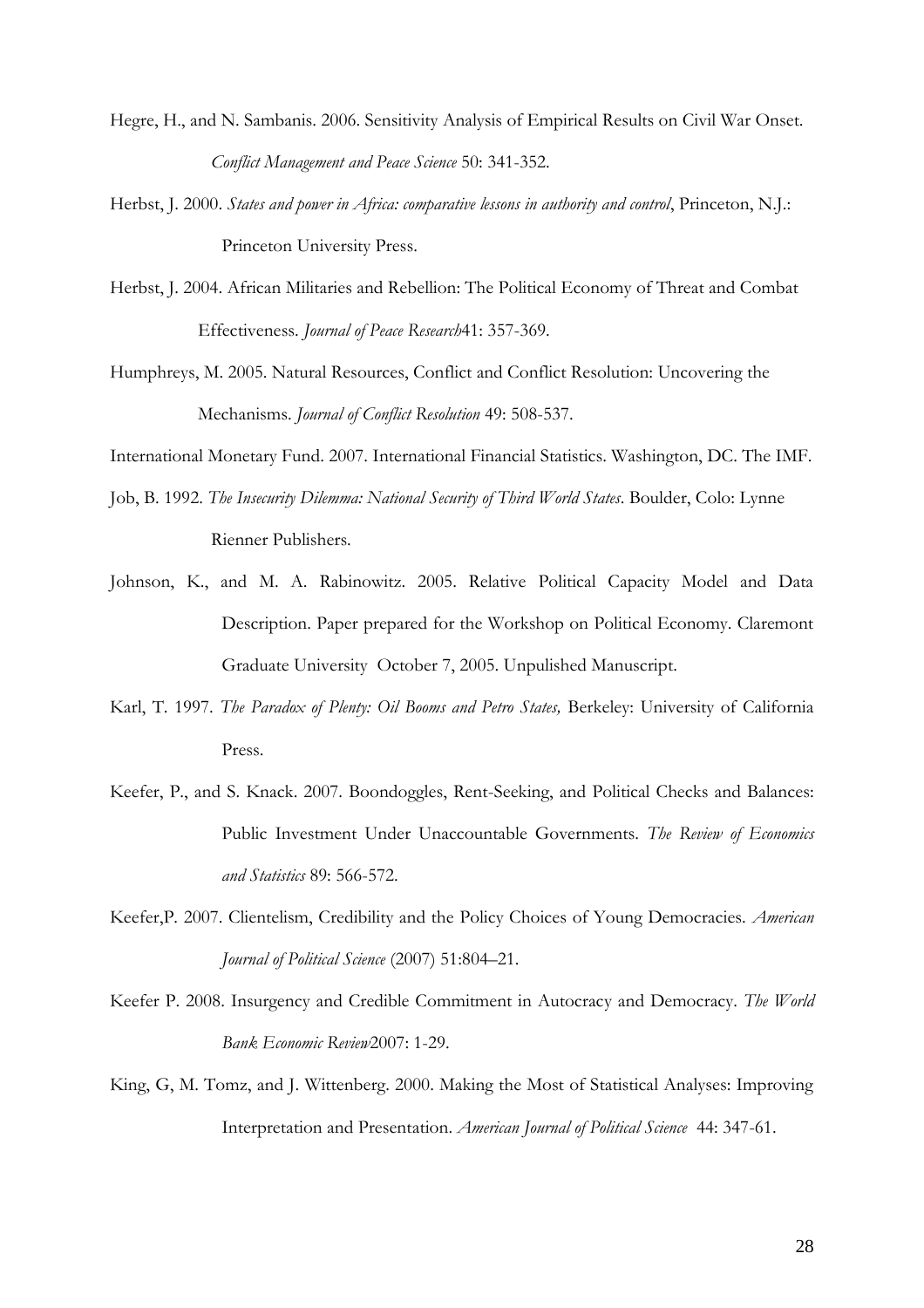- Kugler, J., M. Benson, A. Hira and D. Panasevich. 1998. Political capacity and Violence. In M. Arbetman and J. Kugler (ed).*Political capacity and Economic Behaviour*. Boulder, CO: Westview press.
- Lacina, B.2006. Explaining the Severity of Civil Wars. *Journal of Conflict Resolution*. 50:276-289.
- Levi, M. 1988. *Of Rule and Revenue.* University of California Press: Berkley.
- Levi, M. 2006. Why we need a new theory of government. *Perspectives on Politics* 4: 5-19.
- Moore, M. 2004. Revenues, State Formation and the Quality of Governance in Developing Countries.*International Political Science Review*25: 297-319.
- Mousseau, M. and D.Y. Mousseau, 2008. The Contracting Roots of Human Rights. *Journal of Peace Research.* 45: 327-344.
- Muller, E. N. and E. Weede. 1990. Cross-National Variations in Political Violence: A Rational Action Approach.*Journal of Conflict Resolution*34: 624–651.
- North, D. C. 1990. *Institutions, Institutional Change, and Economic Performance*. London: Cambridge University Press.
- North, D. C., W. Summerhill, and B. R. Weingast. (2000). "Order, Disorder, and Economic Change: Latin America versus North America." In Bruce Bueno de Mesquita and Hilton Root eds. *Governing for Prosperity,* New Haven, CT: Yale University Press.
- Olson, M. 1993. Dictatorship, Democracy, and Development. *American Journal of Political Science:*  87: 567 – 576.
- Olson,M. 2000. *Power and Prosperity. Outgrowing Communist and Capitalist Dictatorship*. Basic Books, New York.
- Organski A. F. K. and J. Kugler. 1980. *The War Ledger*. Chicago: Chicago University Press
- Raknerud, A. and H. Hegre. 1997. The Hazard of War: Reassessing the Evidence for the Democratic Peace. *Journal of Peace Research*33: 385 – 404.
- Reynal-Querol, M. 2002. Ethnicity, Political Systems, and Civil Wars. *Journal of Conflict Resolution*  46: 29–54.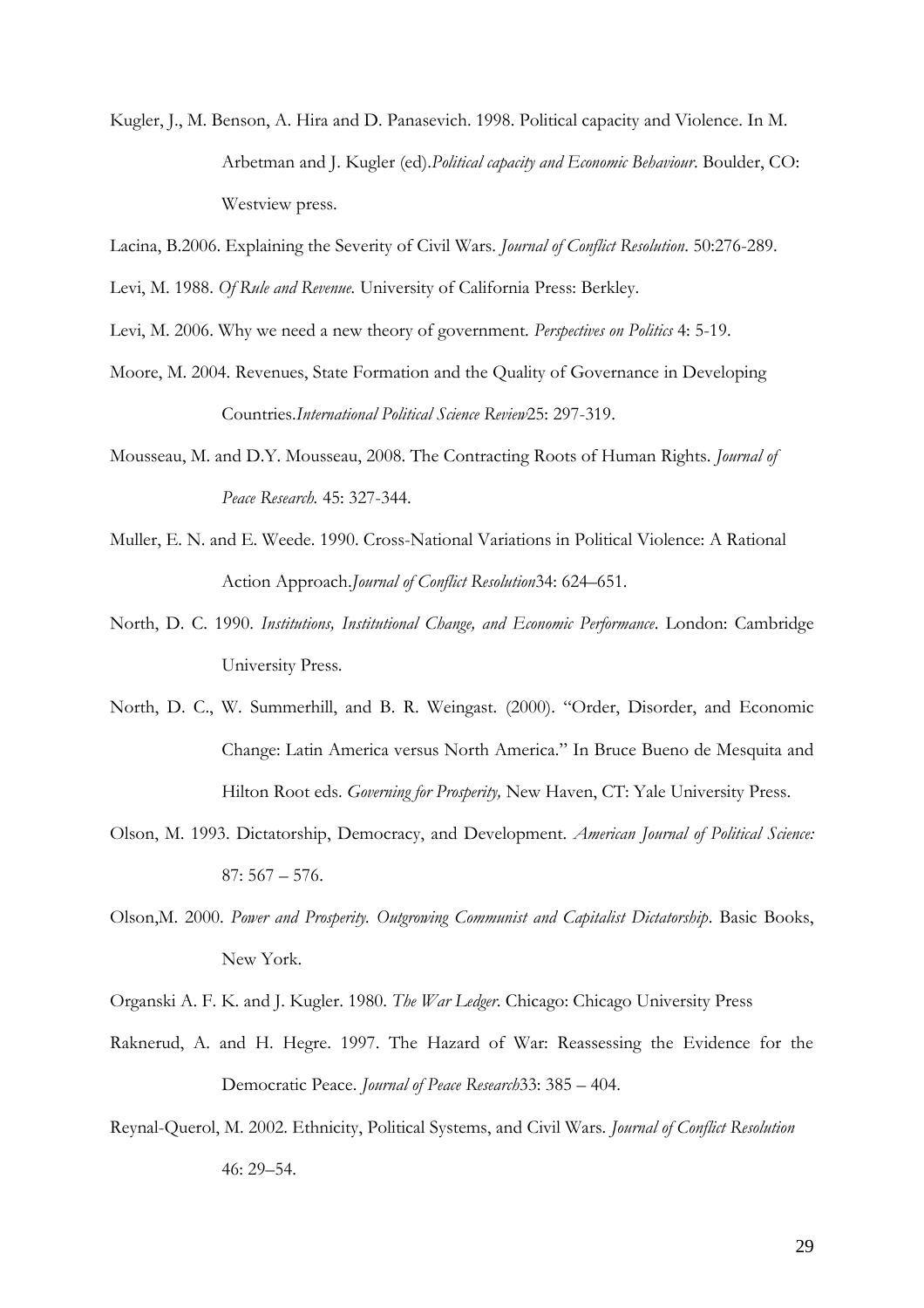Rodrik, D. 1997. *Has Globalization Gone too Far?.* Washington, DC: Institute for International Economics.

Rotberg, R. I. 2002. The New Nature of Nation-State Failure. *The Washington Quarterly* 2: 85–96.

- Sambanis, N. 2001. Do Ethnic and Nonethnic Civil Wars Have the Same Causes? A Theoretical and Empirical Inquiry (Part 1). *Journal of Conflict Resolution* 45: 259—282
- Skaperdas, S. 1992. Cooperation, Conflict, and Power in the Absence of Property Rights. *American Economic Review*82: 720- 738.

StataCorp. 2007. *Stata Statistical Software: Release 10*. College Station, TX: StataCorp LP.

- Thyne, C. 2006. ABC's, 123's, and the Golden Rule: The Pacifying Effect of Education on Civil War, 1980–99.*International Studies Quarterly* 50: 733–754.
- Tilly, C. 1985. War Making and State Making as Organized Crime. InP. Evans, D. Rueschmeyer and T. Skocpol (ed). *Bringing the state back in*. New York: Cambridge University Press.
- Tilly, C. 2003. *The Politics of Collective Violence.* Cambridge: Cambridge University Press.
- World Bank, 2007. *World Development Indicators*. Washington, DC: World Bank.
- Weingast, B. R., 1993. Constitutions as Governance Structures: The Political Foundations of Secure Markets. *Journal of Institutional and Theoretical Economics* 149: 286-311.

Wiesehomeier, N. and Gerald Schneider 2008. Rules That Matter: Political Institutions and the Diversity—Conflict Nexus. *Journal of Peace Research:* 4: 183–203.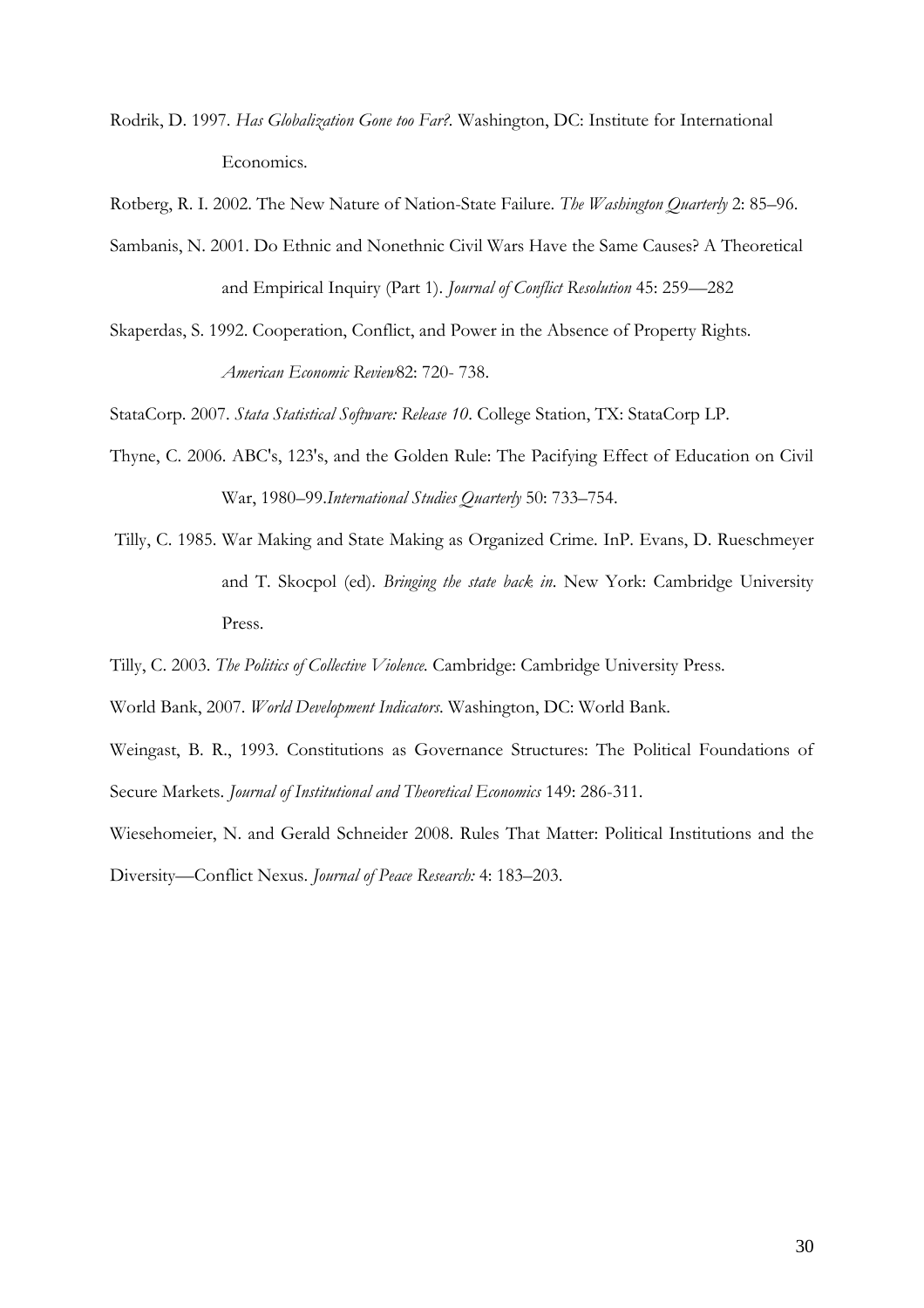# TABLE I: Relative Political Capacity, Government Spending, Contract Intensive Money and the Onset of Armed Conflict.

|                         | (1)                   | (2)         | (3)         | (4)                   | (5)         | (6)         |
|-------------------------|-----------------------|-------------|-------------|-----------------------|-------------|-------------|
|                         | Аll                   | All         | Аll         | Major                 | Major       | Major       |
|                         | Conflicts             | Conflicts   | Conflicts   | Conflicts             | Conflicts   | Conflicts   |
| $RPC_{t-1}$             | $-0.632**$<br>(0.265) |             |             | $-1.046**$<br>(0.413) |             |             |
| Government              |                       | $-0.822***$ |             |                       | $-1.363***$ |             |
| $expenditure_{t-1,log}$ |                       | (0.258)     |             |                       | (0.350)     |             |
| $CIM_{t-1}$             |                       |             | $-2.316***$ |                       |             | $-2.966***$ |
|                         |                       |             | (0.573)     |                       |             | (0.734)     |
| <b>Brevity of Peace</b> | 0.141                 | 0.429       | $-0.323$    | 0.661                 | $1.468***$  | 0.505       |
|                         | (0.306)               | (0.305)     | (0.344)     | (0.560)               | (0.564)     | (0.585)     |
| Constant                | $-2.969***$           | $-1.468**$  | $-1.791***$ | $-3.624***$           | $-1.242$    | $-2.433***$ |
|                         | (0.286)               | (0.656)     | (0.400)     | (0.388)               | (0.889)     | (0.532)     |
| Observations            | 3719                  | 3875        | 3839        | 3932                  | 4069        | 4055        |
| Countries               | 106                   | 146         | 135         | 107                   | 148         | 136         |
| Conflicts               | 103                   | 106         | 112         | 41                    | 40          | 44          |

Robust standard errors in parentheses. Model 1-3 are based on the UCDP/PRIO conflict list > 25-battle deaths. Model 4-6 are based on the UCDP/PRIO conflict list >1000 battle deaths. \* significant at 10%; \*\* significant at 5%; \*\*\* significant at 1%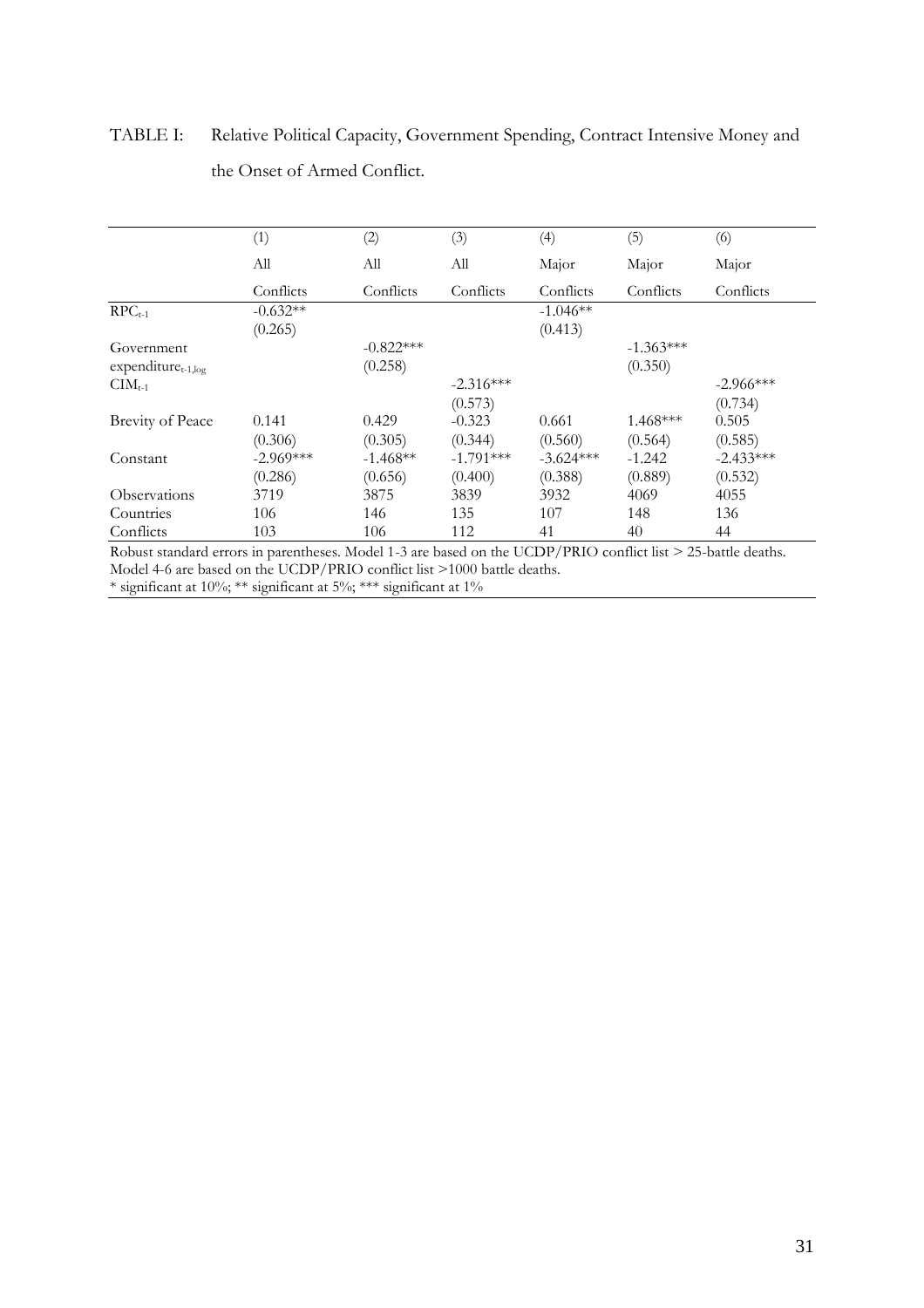## TABLE II: Logit Analyses of Relative Political Capacity, Government Spending, Contract

|                                                             | (1)                              | (2)                    | (3)                            | (4)                              | (5)                   | (6)                            |
|-------------------------------------------------------------|----------------------------------|------------------------|--------------------------------|----------------------------------|-----------------------|--------------------------------|
|                                                             | All                              | All                    | All                            | Major                            | Major                 | Major                          |
| $RPC_{t-1}$                                                 | Conflicts<br>$-0.193$<br>(0.253) | Conflicts              | Conflicts                      | Conflicts<br>$-0.569$<br>(0.434) | Conflicts             | Conflicts                      |
| Government<br>expenditure <sub>t-1,log</sub><br>$CIM_{t-1}$ |                                  | $-0.515*$<br>(0.298)   | $-1.640**$                     |                                  | $-1.134**$<br>(0.442) | $-2.827***$                    |
| GDP $pc_{t-1, log}$                                         | $-0.380***$<br>(0.117)           | $-0.412***$<br>(0.133) | (0.820)<br>$-0.179$<br>(0.147) | $-0.502***$<br>(0.174)           | $-0.463**$<br>(0.200) | (1.094)<br>$-0.217$<br>(0.232) |
| Population <sub>log</sub>                                   | $0.226***$<br>(0.080)            | $0.252***$<br>(0.086)  | $0.236***$<br>(0.074)          | $0.228**$<br>(0.096)             | $0.296**$<br>(0.116)  | $0.400***$<br>(0.105)          |
| Inconsistent regime $_{t-1}$                                | $0.473**$<br>(0.234)             | $0.450*$<br>(0.242)    | $0.566**$<br>(0.220)           | $0.568*$<br>(0.337)              | $0.652**$<br>(0.329)  | $0.662*$<br>(0.340)            |
| Ethic fractionalization                                     | 4.132**<br>(1.684)               | 5.200***<br>(1.647)    | 2.998*<br>(1.671)              | 4.289<br>(2.820)                 | $7.573**$<br>(3.047)  | 3.288<br>(2.831)               |
| Ethnic fractionalization sq. -3.805**                       | (1.940)                          | $-4.978***$<br>(1.791) | $-2.321$<br>(1.942)            | $-4.316$<br>(3.315)              | $-8.228**$<br>(3.472) | $-2.988$<br>(3.289)            |
| Oil exporter                                                | 0.426<br>(0.271)                 | $0.464*$<br>(0.268)    | 0.157<br>(0.281)               | $0.572*$<br>(0.333)              | $0.809**$<br>(0.325)  | 0.501<br>(0.316)               |
| Brevity of peace                                            | $-0.573*$<br>(0.312)             | $-0.179$<br>(0.334)    | $-0.744**$<br>(0.340)          | 0.225<br>(0.568)                 | $0.960*$<br>(0.577)   | 0.263<br>(0.597)               |
| Constant                                                    | $-3.316***$<br>(1.250)           | $-2.364$<br>(1.448)    | $-3.867***$<br>(1.240)         | $-3.105$<br>(1.946)              | $-2.258$<br>(2.431)   | $-5.448**$<br>(2.133)          |
| Observations                                                | 3588                             | 3592                   | 3538                           | 3790                             | 3777                  | 3743                           |
| Countries                                                   | 105                              | 141                    | 129                            | 107                              | 143                   | 131                            |
| Conflicts                                                   | 99                               | 96                     | 103                            | 41                               | 40                    | 43                             |

Intensive Money and the Onset of Armed Conflict.

Robust standard errors in parentheses. Model 1-3 is based on the UCDP/PRIO conflict list > 25-battle deaths. Model 4-6 is based on the UCDP/PRIO conflict list >1000 battle deaths.

\* significant at 10%; \*\* significant at 5%; \*\*\* significant at 1%